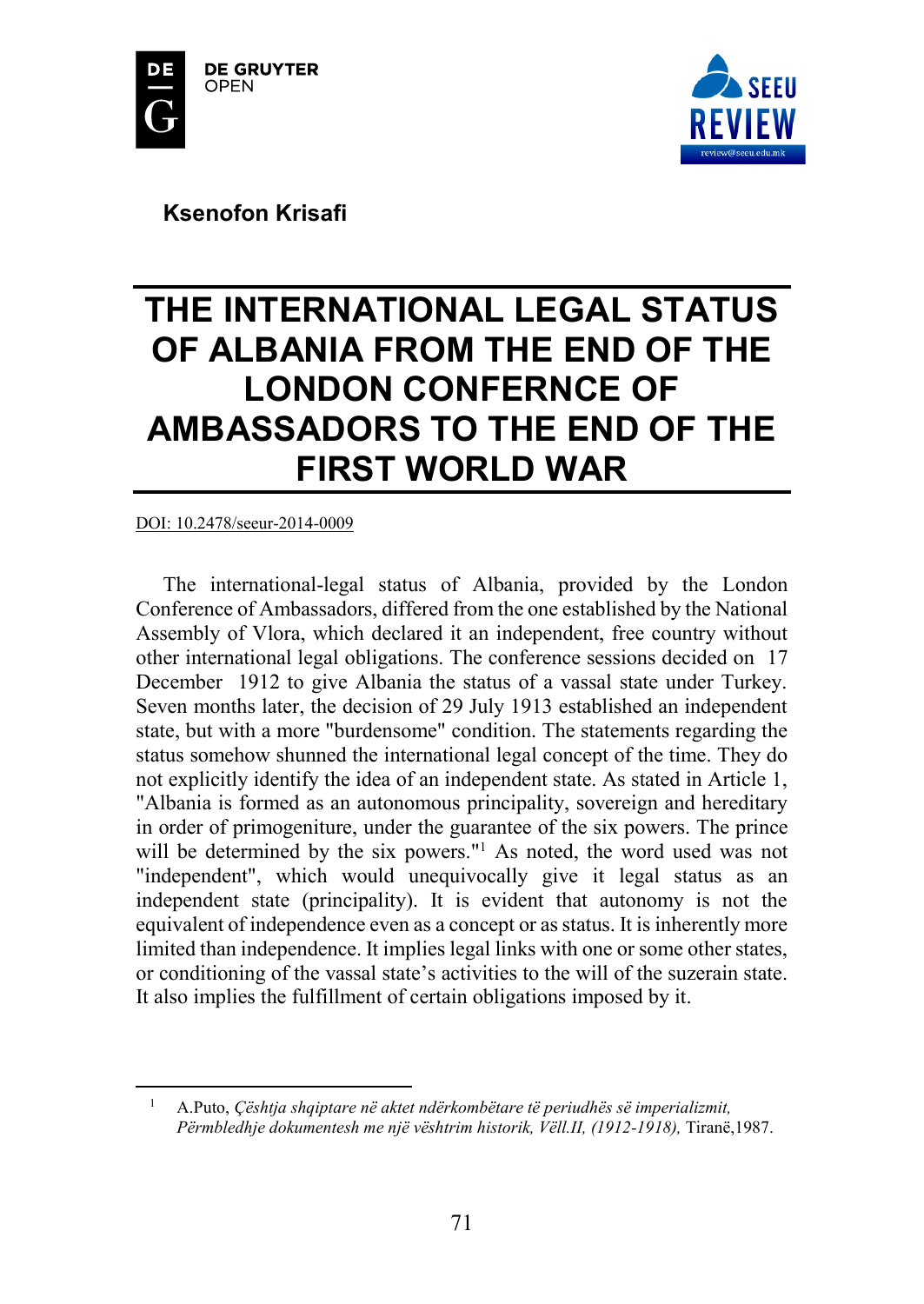For Albania, as designed in London on 29 July 1913 by the Great Powers, it seems that their idea of its constitution as an independent state had not yet been sufficiently mature. Therefore, apparently, as an expression of compromises that the Powers had done with each other, they found a vague formulation, according to which, only through an extended legal interpretation of a number of words and phrases, one could achieve indirectly the idea of a *sui generis* independence. The independence which the Great Powers agreed was not directly and clearly expressed, but it was a result of the merger and the interpretation of the words "autonomous, sovereign " etc. The word "state" is not mentioned in any of the provisions of this decision. In its place is mentioned the term *principality*. Even though, ultimately, it refers to a form and a certain type of state, as a political formation, it seems however like the Great Powers refused to apply the word "state" for Albania at the time.

They continue further defining the status of Albania as an independent state in blurred, and almost masked, terms, again by using other phrases and words. In the first article, the aforementioned, it was stated that the Albanian principality would be placed "under the guarantee of the six Powers", which, wanting to hold in their hands all the country's "reins", had decided to break every link of suzerainty between Turkey and Albania. They decided that the Prince of Albania would be appointed by them, the control of the civil administration and finance would be appointed to an international commission, which was to be known as the International Control Commission (ICC) composed of delegates of the six powers and a delegate from Albania. The commission would be charged with drafting a detailed project for the organization of all branches of the administration of Albania. After six months it would allocate Powers, by a report on the results of the work and conclusions concerning the financial and administrative organization of the country (Article 6). The conference took the decision on setting up a prince and the formation of a definitive national government, the existing local authorities and the gendarmerie, were to be placed under the control of the International Commission (Article  $7)^2$ . Public peace and order would be provided by an international gendarmerie that would rely on foreign officers who would be elected from the ranks of the Swedish Army.<sup>3</sup>

Despite the shortcomings and specific problems referred to above, it is clear that the decision of the 29 July 1913 made by the Conference of Ambassadors in London, in terms of the international juridical point of view, represented an act of recognition of an independent Albanian state as an entity

<sup>2</sup> Ibid

<sup>3</sup> Ibid.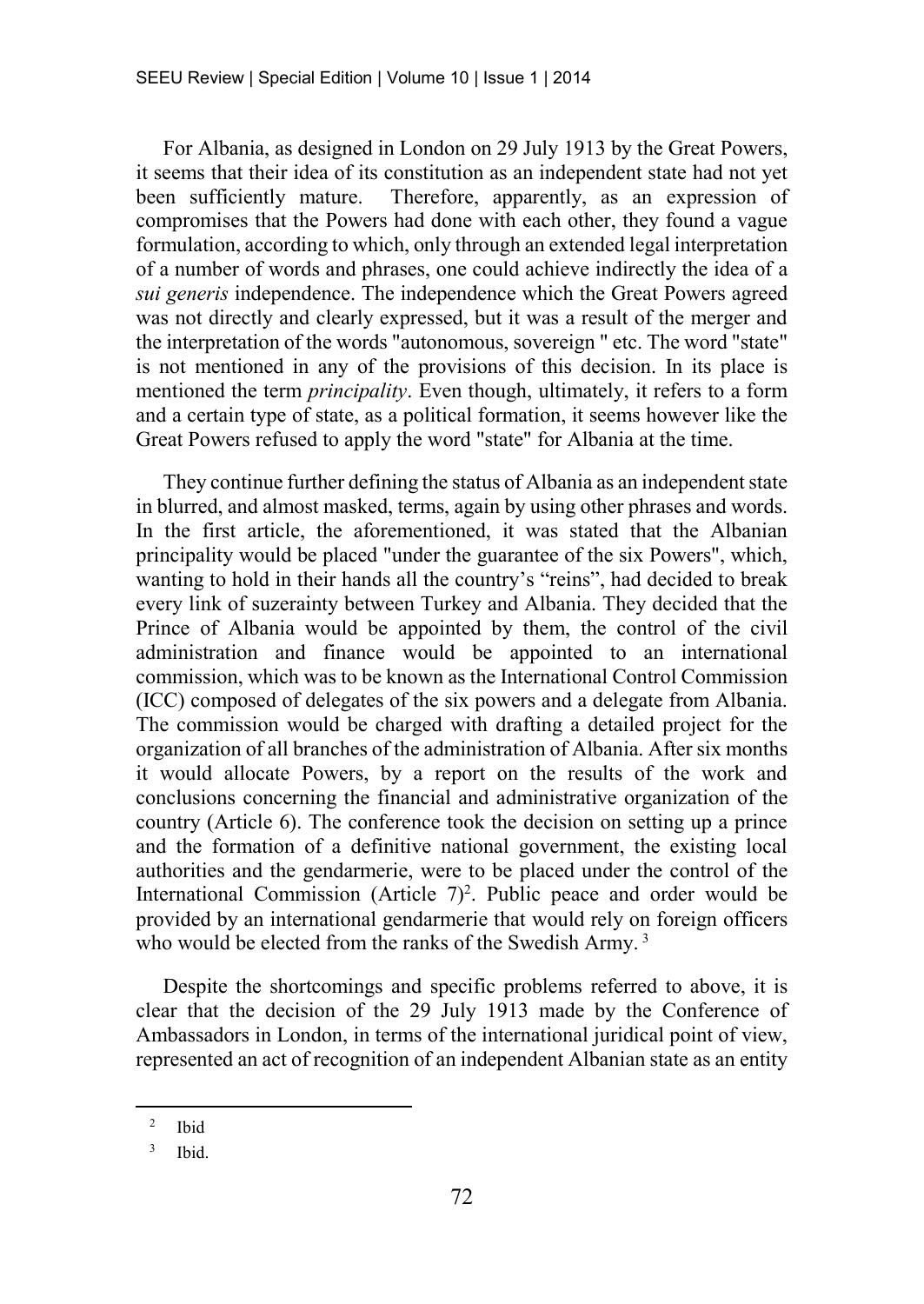with attributes of international law. This meant that it had to accept Albania into the limited "club" of independent states at that time. This decision was made as a consequence of a range of circumstances. Some had to do with Albanians, who had announced publicly on November 28th the creation of their independent state, in uncontested legal-institutional forms. Some were related to the Great Powers themselves, whose relationship was undergoing some severe contradictions that were displayed prominently. By a careful examination of Article 7 of the Decision of 29 July and an expanded legal interpretation of its content, it can be concluded that the Great Powers, through this act, indirectly recognized *de facto* and *de jure* the government of Vlora. This was because it was the only government that had legitimate attributes to emerge as a national authority, and because it was chosen by a nationwide assembly of representatives. They had entered into several relationships with it, through their representatives accredited in Vlora, in the nation's capital, where the government had the seat. Other local authorities, which were mentioned by Article 7, were either nonexistent or had local tribal character with limited regional impact.

### **1. Conditional international recognition**

The Albanian status, built according to models that the Great Powers had also applied in other cases, was characterized by some peculiarities, which, in some way, questioned its international juridical personality. Starting from the ways and forms of international recognition awarded to Albania, the Great Powers proceeded further with interference in its status. The London Conference of Ambassadors did not recognize Albania as a state for which Albanians had declared independence, but one created by the Great Powers, within a truncated territory. This approach wrongly provides a favorable opinion that the Albanian state was a creation, a product of Great Powers diplomacy. Foreign authors who have commented on the value of the July decision of the Conference of Ambassadors have exaggerated its importance and meaning. They have given to the constitutional act of the Albanian state a juridical power, which, according to them, was an "international act", at a time when the Albanian independent state was born and started its normal existence, within the terms and conditions which were more difficult at that time, on 28 November 1912. It had been created by Albanians, who thought that the state would include all the Albanian space which, before 28 November, was known as the four Balkan vilayets of the Turkish Empire. European diplomacy, through the Conference of Ambassadors, after fulfilling the wishes of neighbors to annex as much territory as they could, had reduced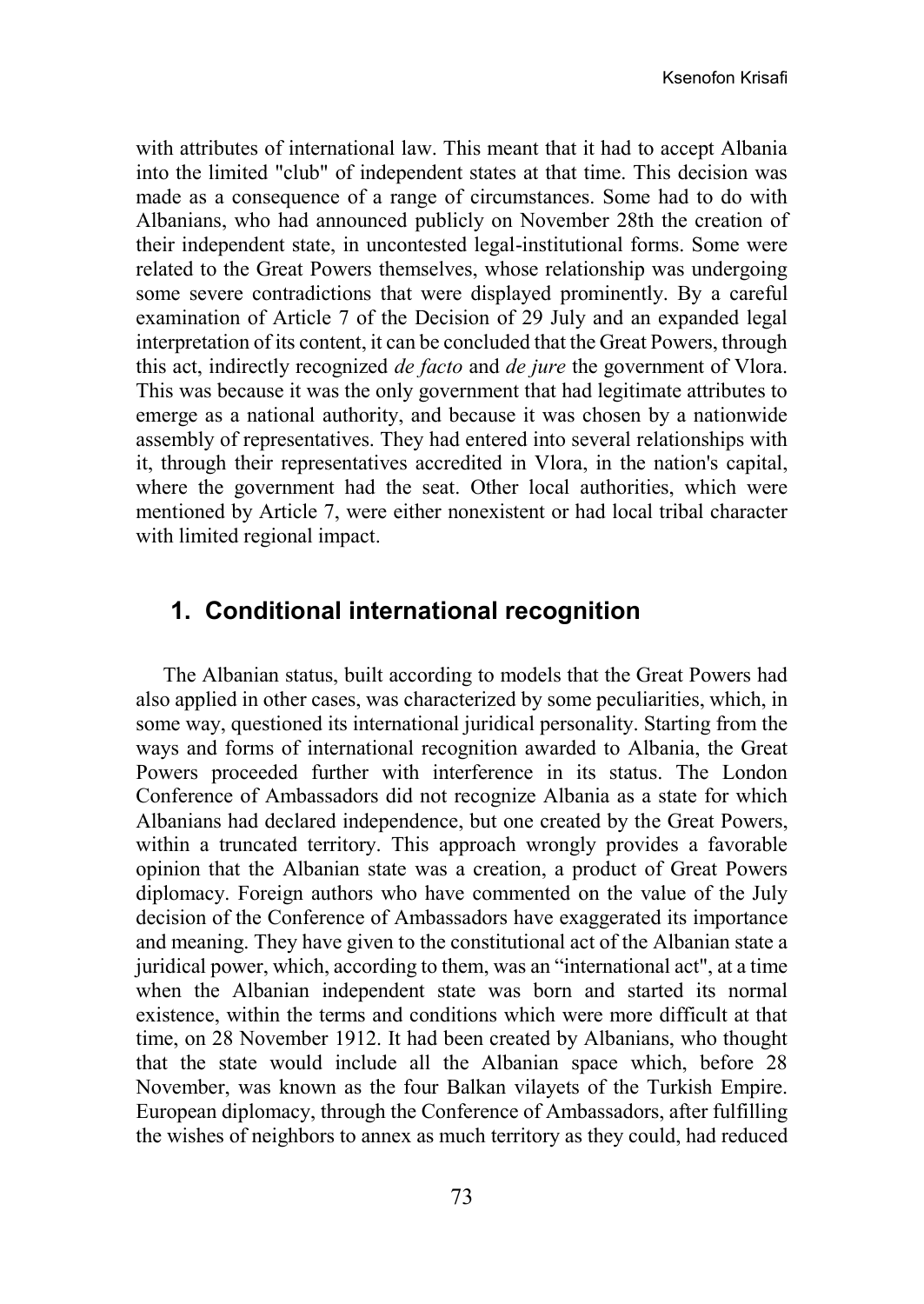Albania into half of the space of its territories and left outside almost half of the Albanian population.

It was to this state that they granted a collective recognition, which came from a community of states and not by individual states, in the form of individual recognition. It was almost similar to the collective recognition that Great Britain, France, Russia and Turkey granted to Greece through the Treaty of Constantinople in the year of 1832<sup>4</sup> or the one that the Great Powers had granted to Romania, Serbia and Montenegro, who broke away from the Ottoman Empire through decisions taken at the Congress of Berlin in 1878.<sup>5</sup>

With the decision of July 1913, the Great Powers granted a *de jure recognition* to Albania, and thus it was recognized as a subject of international law, accepted into the community of states of that time and established diplomatic relations. But, as noted, they reserved the exclusivity for themselves to build structures, to organize the political, economic, and social life of the nation, and to determine foreign external policy, to organize the army, gendarmerie, to draft and adopt a constitution-The Organic Statute of independent Albania. They took the responsibility to appoint and bring the head of the state to Durres, in a state that would hold on its fragile structures the Capitulations regime and the status of neutrality. In this way the "independence" of Albania will be placed practically in quotes.

As stated above, *de jure* recognition of Albania turned out to be *sui generis*. It was considered and accepted as a subject of international law, but put under international tutelage by truncating its sovereign attributes, without which a state could not be an independent state and a subject of international law.

The attitude held by the Great Powers for the international recognition of the Albanian state was based on the principles of the so-called constitutive theory, known also as the attributive theory of recognition. According to this theory the state is not considered a subject of international law at the time of its creation and its appearance on the world stage, but only when it gained international recognition by other countries, usually by the Great Powers<sup>6</sup>. The attitude held by them violated the legal concepts of statehood of the fathers of

<sup>4</sup> Nguyen Quoc Dinh, Patrick Dailler, Alain Pellet, *Droit International Public*, 4 ème édition, Paris, Librairie Générale de Droit et de Jurisprudence, 2002, p.566.

<sup>5</sup> Ibid.

<sup>6</sup> Representatives of the constitutive theory, eg. Lassa Francis Lawrence Openhajm, Hersch Lauterpaht, George Sel, Hans Kelzen etc, defend the idea that only the recognition of "constitutional" state as the subject of international law, thus creating the necessary premise that it is entitled to rights and to fulfill obligations. See Nguyen Quoc Dinh, Patrick Dailler, Alain Pellet, *op.cit*, p.557.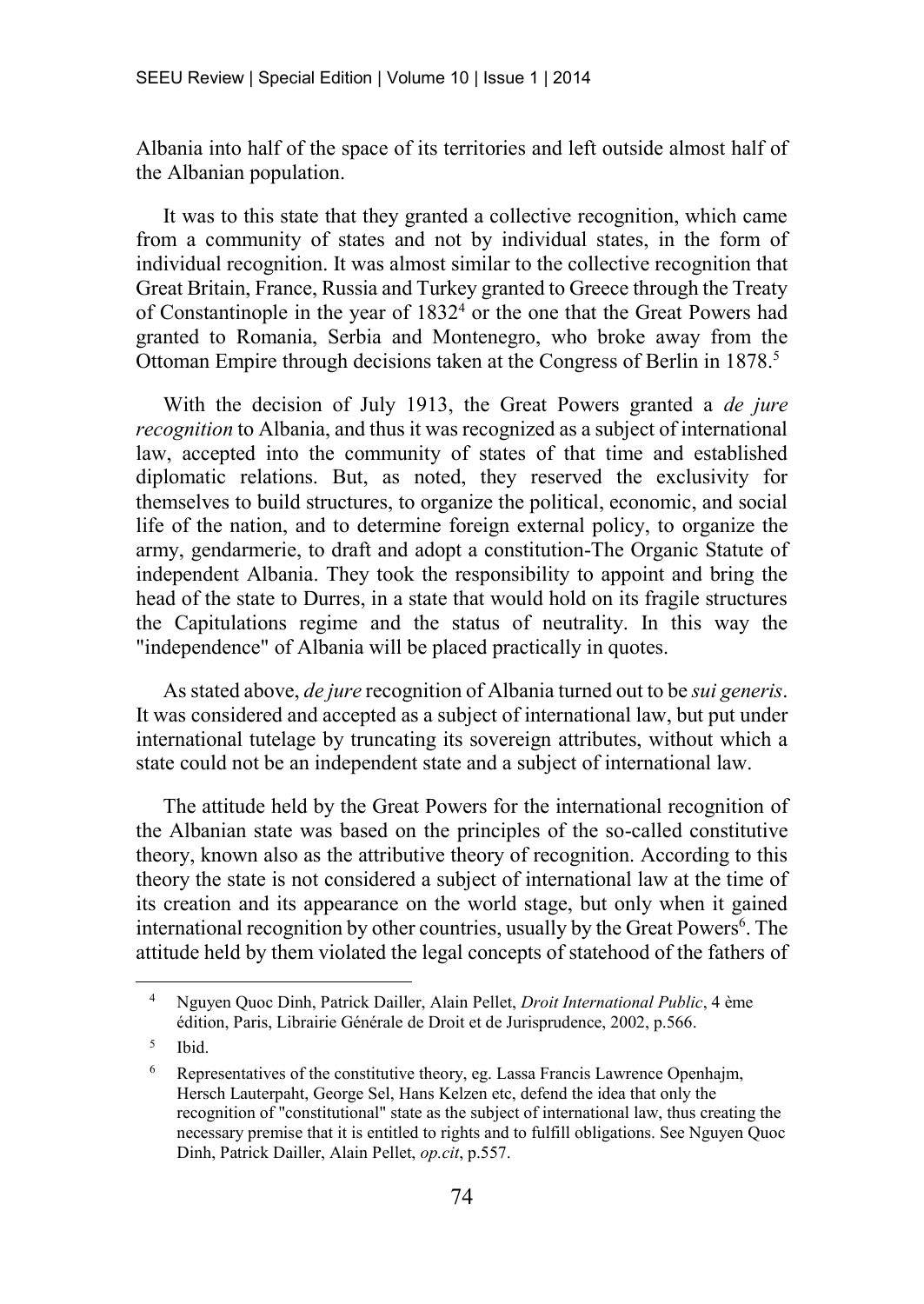Albanian independence, some of whom were highly educated in law faculties of the best universities of Europe and had consolidated knowledge in the field of international law. In their dreams they saw Albania as all other states did for themselves, possessing all the necessary attributes for international recognition, needed by international law, immediately after the announcement of the Assembly of Vlora was declared, on November 28<sup>th</sup> 1912 and the beginning of state and administrative activities. They supported the status and its activities in the principles of declarative theory of recognition, according to which the state exists as a subject of international law at the time it appears as an independent state. The recognition for them was nothing more than an affirmation and declaration of a fact, a reality that already existed and was just waiting to be confirmed<sup>7</sup>. This was the reason why, without waiting for the answer to the demands of the international recognition that they had addressed to the Great Powers and other countries, the Albanian state had begun normal activities with its organs of central and local government, legislative, executive and judicial.

# **2. Independent state under the charge of Capitulations**

While the Great Powers that recognized an Albanian state configured by them according to their interests that were far from those of Albanians, it can even be said based on peace and security in the Balkans, the act of recognition was followed by the imposition of a range of conditions. It was conditioned, as was mentioned, by the conservation of the system of Capitulations due to its affiliation to the Turkish imperial structures of government spaces. According to the decisions that were taken, they would continue to be applied even after its establishment as an independent state. The capitulations were a form of addiction among international law and represented a system of privileges and favors that the European Great Powers had imposed on the Ottoman Empire, as well as to some other countries of the Near East, Middle East and Far East, undermining somewhat their status as subjects of international law<sup>8</sup>. This system was acted upon even in the Albanian territory,

<sup>7</sup> Representatives of the declarative theory, noted lawyers as Dionisio Anziloti, Charles Rousseau, Alfred Ferdross etc.say that the state as a subject of law exists, and there is present within its space territorial even in the international life at the moment of its birth. Nguyen Quoc Dinh, Patrick Dailler, Alain Pellet, *op.cit*, pp.557-558

<sup>8</sup> Benedetto Conforti, *Diritto internazionale*, Editoriale Scientifica, VII edizione, 2013, p.197. Louise Fawcett, *Marrëdhëniet ndërkombëtare të Lindjes së Mesme*, UET/PRESS, Tiranë, p.27.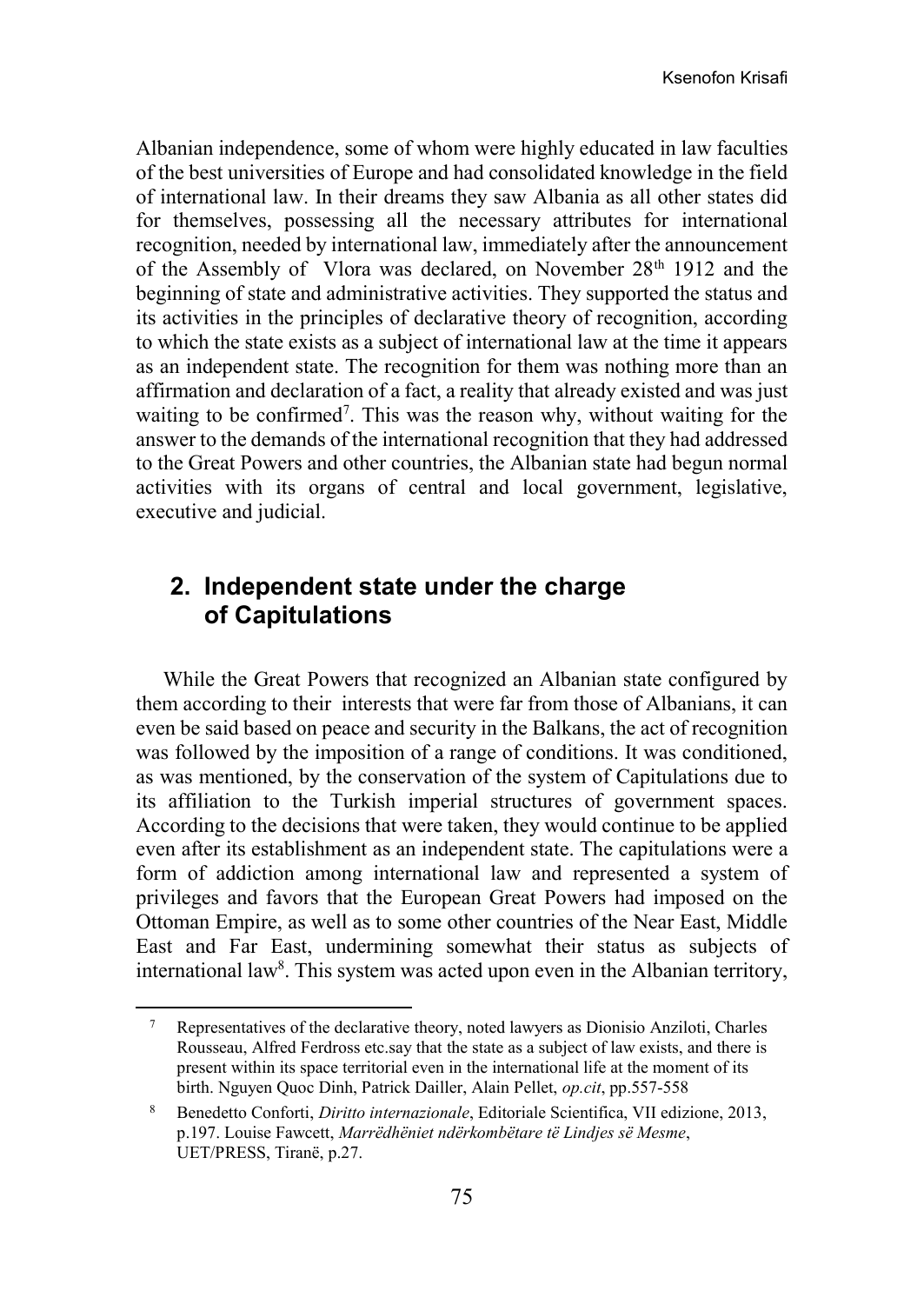for the simple reason that until the secession of Turkey, they were considered a territorial part of the Ottoman Empire. The Great Powers, while accepting the secession, did not judge it suitable to abstain from implementing the system of capitulations in the independent Albanian state. The reason seems clear: privileges and favors from the capitulations were in their interest. Therefore their representatives refused to liberate Albania from this "burden". They did not take into account the justifications advanced by Myfid Libohova (1876-1927), the Albanian representative in the discussions of the Organic Statute, which would have the role and value of a Constitution of the state. In the 41th session of the ICC, held in Vlora, on 31 December 1913, he asked for two of his remarks to be included in the session to the Article 4 of Chapter I. The text of the ICC stated his request, formulated as follows: "Asking the Commission not to hold the regime of Capitulations, which is a legacy of Turkish rule, on Albania. Due to political and international points, I think that Albania should be treated by Powers, its protectors, like other Balkan countries. In addition to these reasons, it is clear that Albania, sterling and impoverished as it is, needs a complete independence in the economic area, so that it could develop and be able to exist. Since the Albanian nation has received and accepted the sovereign appointed by the Powers and since Albania operates under an audit committee, which is the best guarantee that can be requested, the capitulations are a too heavy burden for the Albanian people and there is no reason why they could operate"<sup>9</sup>.

As seen, Libohova was underlying the European character of the Albanian state, the role of Prince Wied and the International Control Commission as relevant international guarantees for the respect of the rights of foreigners in Albania. The capitulations, which have their origin in the theocratic legislation and governance of Turkey, in disagreement with Western customs, no longer made sense to be implemented in Albania. Keeping them was against the principle of recognizing the independence by the Great Powers, while, as M. Libohova stated in the ICC, "The capitulations create many states within the state and derive many obstacles in the way of progress"<sup>10</sup>.

The Albanian representative insisted that the treaties, conventions and international agreements concluded between Turkey and the Powers could not be kept in force in Albania, with the exception of those that were in line with European public law and had a territorial character, because all treaties, conventions and international agreements signed between Turkey and the

<sup>9</sup> A.Puto, *Çështja shqiptare në aktet ndërkombëtare të periudhës së imperializmit, Përmbledhje dokumentesh me një vështrim historik, Vëll.II, (1912-1918)*, Tiranë,1987, p. 495.

<sup>10</sup> Ibid, p.603.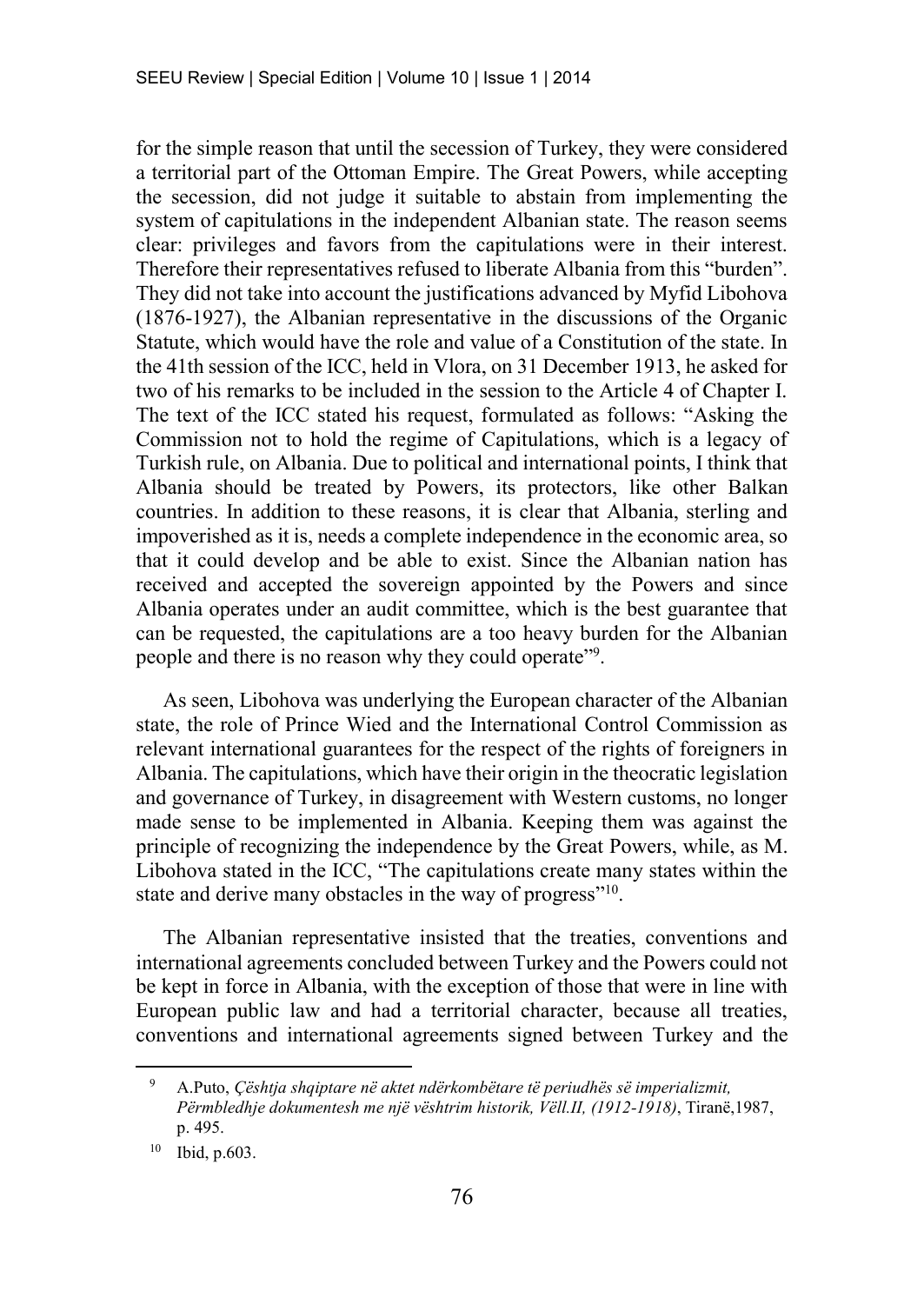Powers, with the exception of those that fell into the category mentioned, had been based on the theocratic character of the Turkish government and the organization of Muslim society, and in Albania the situation was quite different. The Albanian government would constantly try to adopt legislation inspired by the principles of modern Western civilization $11$ .

Apparently convinced that his efforts were not achieving the proper result, the Albanian representative came up with the proposal to establish mixed courts, known and also experienced in other states that have accepted and applied the capitulations regime. This would mean that criminal or civil matters, that would have to do with foreigners, would be considered by some special court in which foreigners would participate, as well<sup>12</sup>. The ICC upheld Article 4 of the Statute and refused its cancellation or modification.

Mehdi Frashëri has pretended that he was the real author of the idea and even that the statements above that were registered in the ICC documents in the name of Myfid Libohova, were of his authorship. In his memoirs he says Myfid Libohova's declaration was made after the ICC approved the first version of Article 4 of the first chapter of the Organic Statute, which appears also in the appropriate documentation that reflects the proceedings of the 41th session of ICC. Mehdi Frashëri, who apparently was attached to the ICC as an adviser to the Albanian government representatives, shows that Myfid Libohova asked, in the second reading of the text of Article 4, to make the above statement, which he had formulated. M.Frashëri says that the capitulations were a violation because of the independence and sovereignty of the Albanian state<sup>13</sup>, he formulated a statement containing the reasons for the collapse of the capitulations, a statement which he gave Myfid Bey to read. The ICC decided to include it in the report of the session, "to present it to, as M.Frashëri said, the Great Powers by the delegates of the Commission, of each state"  $14$ .

To affirm its authorship, M.Frashëri, also explains that "this statement is also published in Thalozi's book in German<sup>15</sup>, and in Italian in Giannini's book $\dot{m}$ <sup>16</sup>. The depth of the content, the strength of argument and elegance of

<sup>11</sup> Ibid, p.602.

<sup>12</sup> Ibid, p.604.

<sup>13</sup> Mehdi Frashëri, *Kujtime (Vitet 1913-1933*), OMSCA-1,Tiranë 2005, p.9.

<sup>14</sup> Ibid.

<sup>15</sup> Ludwig von Thalloczy, Illyrisch-Albanische Forschungen, II band, Munchen und Leipzig 1916.

<sup>16</sup> Mehdi Frashëri, *op.cit*.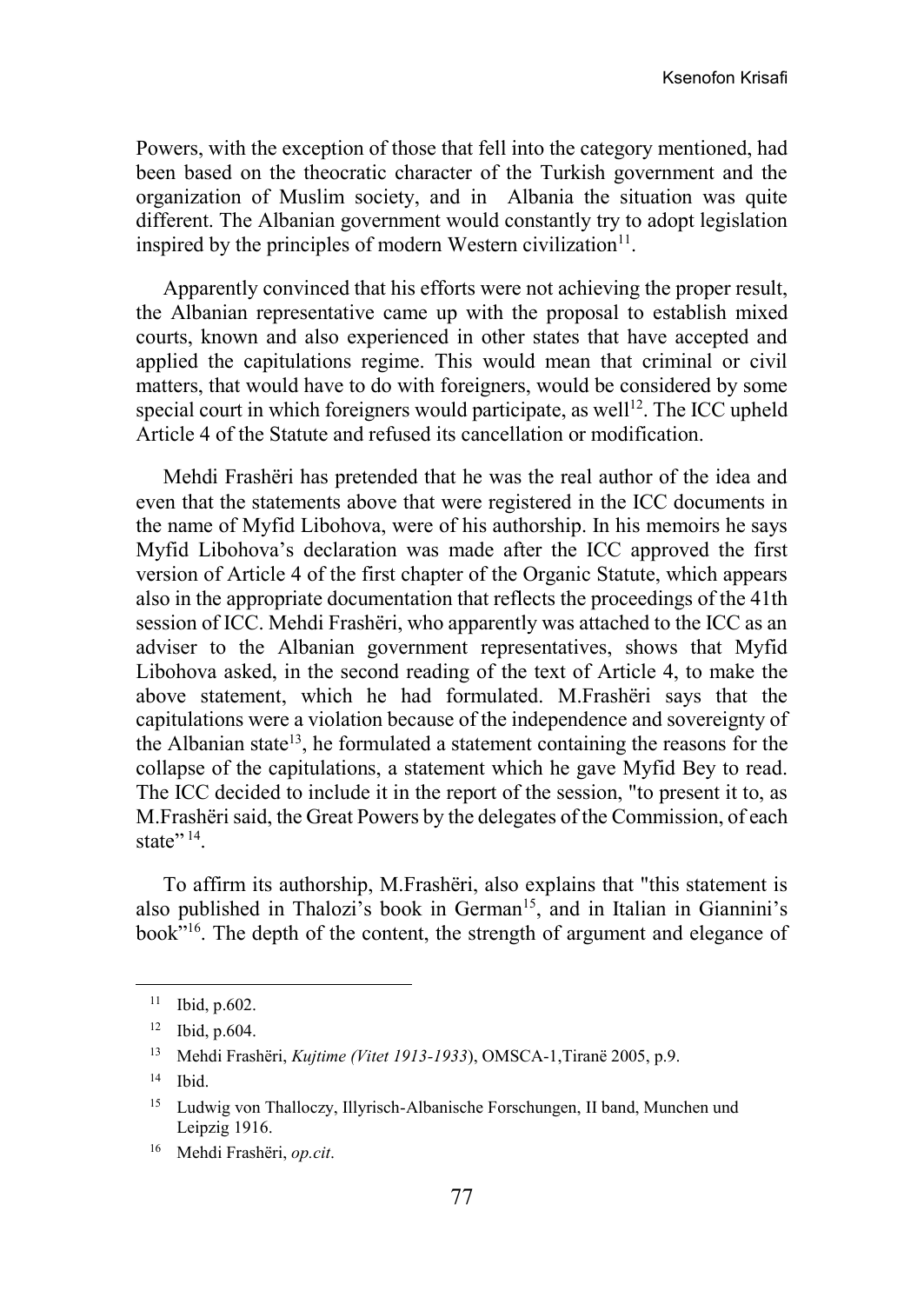style can make us believe that the statement should have been a product of his training as a prominent lawyer, which emerges in a series of legal acts, of the royalist period, which keep the authorship thereof. There is no doubt of Myfid Libohova's personality, for he was a politician and intellectual with legal education.

The regimes of capitulations that were imposed on the Albanian state by the Great Powers were not kept as a formality. They felt that it would be necessary for them in certain situations, that they may develop in the future the new Albanian state, and that there were no verified delays although the state itself existed for a short period of time. Prof. Puto mentions a specific case that has to do with doubts about the participation of two Italians in the riots that occurred in central Albania in 1914. Colonel Thompson, the commander of the gendarmerie in the Wied government, ordered the arrest of the Italians. The Italian representative in Durres reacted immediately and demanded their release and the expression of an apology to Italy by the Albanian government. The request was fulfilled and in this case the capitulations regime practically went into action.<sup>17</sup>

The truncated position of the Albanian state sanctioned in Article 4 of the Statute (first chapter) of the Albanian state, which was prepared by the International Control Commission, in April 1914, expressly stated: "treaties, conventions and international agreements of any kind, connected between the state and foreign powers will continue to be in force in the Princedom of Albania. Changing or canceling the immunities and privileges, which are known to foreigners, according to the capitulations can be made only with the subsequent decision of the six Great Powers $18$ ".

Further, Article 169 sanctioned maintaining consular jurisdiction when determining that "consular prerogatives in the judicial field as they are stored under the Capitulations.<sup>19</sup><sup>3</sup> The Capitulations regime in Albania, as in all other countries where implemented, significantly impaired national sovereignty and the status of an independent state.

The end of the First World War and the international acts which were approved at that time for Albania, liberated it from the Capitulations regime. The decision of 9 November 1921, the Conference of Ambassadors of Paris,

<sup>17</sup> Arben Puto, *Pavarësia shqiptare dhe diplomacia e Fuqive të Mëdha, 1912-1914,* Botimet Toena, Tiranë, 2012, pp. 534-535.

<sup>18</sup> A.Puto, *Çështja shqiptare*… op.cit.

<sup>19</sup> Ibid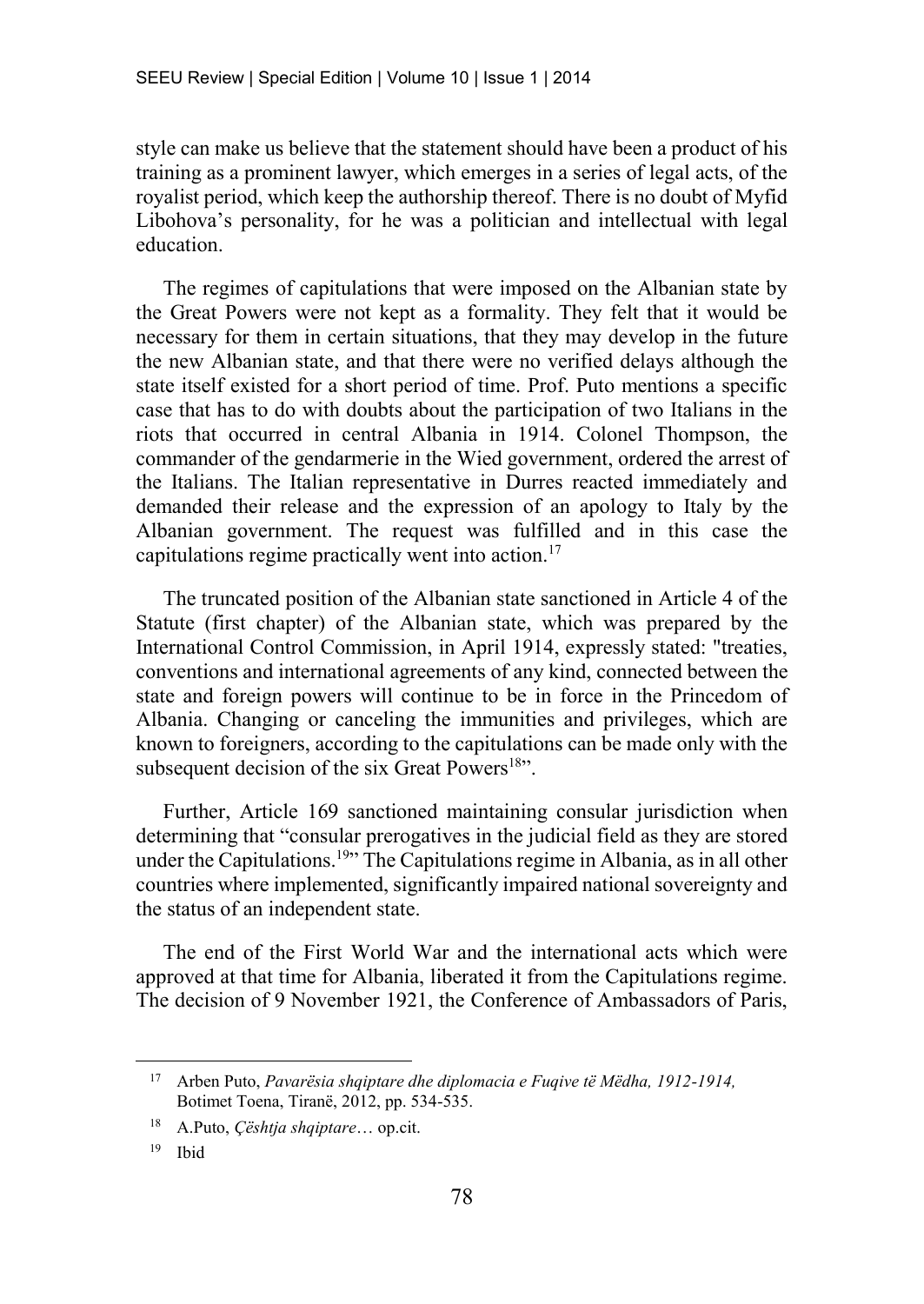officially reaffirming the independence of Albania and the Silent Capitulations regime, scored their final official cancellation.

# **3. Albania in the London 1913 Conference, a neutral state**

Collective recognition of the Albanian state, as a subject of international law was conditioned upon the acceptance of the status as a neutral state. The Great Powers decided that Albania would be accepted into the international community by holding the status of neutrality. Unlike the capitulations regime, which was a legalized opportunity to intervene in Albanian internal affairs, this status was much better. It should not be interpreted as a violation of its international personality legally. The idea of being a neutral state is an early roots initiative of Albanians themselves in their attempts to establish an independent state. It is documented at least since the last quarter of the nineteenth century, when a group of patriots from Shkodra, on 13 June 1878 addressed to the Minister of Foreign Affairs of Great Britain, Lord Beaconsfield, a letter that is known in Albanian history as the "memorandum of Shkodra citizens"<sup>20</sup>. The memorandum set out to the UK and to other great powers of the time the Albanians' desire to establish their own state, detached from the Ottoman Empire<sup>21</sup>. Although the discussions were for an independent state, it seems that the idea was limited to the creation of a vassal state under the common suzerainty of Great Powers, as happened with Bulgaria and Crete. It is understood that for this vassal state the allocation of the neutral status was required. This becomes quite clear from the content of points IV-VII, as well as a direct reference of the Memorandum which states expressly *As a European guarantee is called necessary to protect the Danubian principalities, Switzerland and Belgium, so it is necessary that such support be given to new states that would arise under the Berlin Agreement* <sup>22</sup> *(italics of the author).*

Keeping in mind that Switzerland and Belgium were then states that enjoyed the status of neutrality, legally guaranteed by the Great Powers, it is

<sup>&</sup>lt;sup>20</sup> Memorandum sent to the English Prime Minister, Lord Beaconsfield, English representative to the Berlin Congress, with the request to protect the territorial totality of the Albania and to accept the status of an autonomous or independent state, at *Akte të Rilindjes Kombëtare Shqiptare, 1878-1912*, Botim i Institutit të Historisë të Akademisë së Shkencave, përgatitur nga Stefanaq Pollo dhe Selami Pulaha, Tiranë 1978, p. 21.

 $21$  Ibid.

<sup>22</sup> Ibid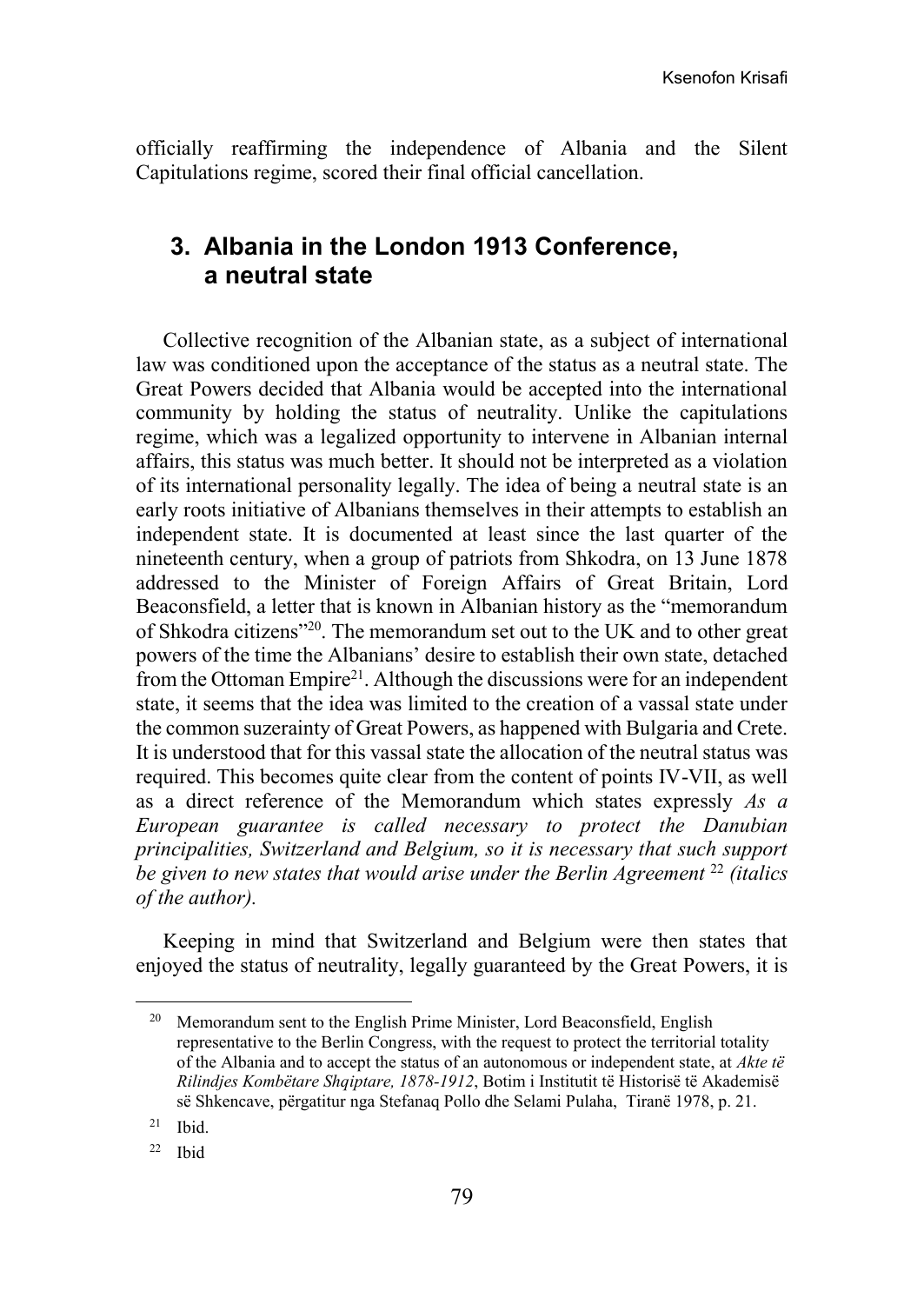understood that representatives of the Albanian National Movement would seek the same status for Albania, and for its constitution as a neutral state. It was a carefully found solution, very appropriate and beneficial for Albania, because of the disorganized situation of the state. Albania could be more easily defended having a neutral state position, which was recognized and guaranteed by the Great Powers.

As Eqrem bej Vlora mentioned in his memoirs, the project of Albanian neutrality was also discussed before the London Conference of 1913, referring to meetings he held in Vienna in October 1912; he points out that the interlocutors had said that, if Turkey were to be defeated in the expected battles between it and its Balkan neighbors, then as soon as possible a representative assembly should gather, and should declare the independence and neutrality of Albania.<sup>23</sup> The idea of a neutral Albania was acceptable even to the Austrians, the British and the Italians. A telegram from Edward Grey addressed to Sir Rennell Rodd<sup>24</sup> on 15 November 1912, shows that it appeared to him as a personal proposal by the Italian ambassador. Grey wrote that: "he said, speaking from his own person, he thought it would be a good plan if Albania will hold a neutral status with *a European guarantee.* This would remove all suspicions of misunderstandings between Austria and Italy, and it would be much better than putting them in a privileged position regarding Albania."<sup>25</sup> A permanent neutrality would be required, prohibiting participation in any war or conflict that could develop near or in the region and abstention from participating in military alliances or international treaties that could lead to war.

Albania's neutrality enshrined in the London Conference, was specific, and similar to, but differing somewhat from, the neutrality of some of the other states of that period. It was the same with the neutrality of Switzerland, Belgium and Luxembourg because not only was it revealed and known, but also guaranteed by the six Great Powers, as stated in Article 3 of the decision of 29 July 1913.<sup>26</sup>They had undertaken the obligation to respect its neutrality,

<sup>23</sup> Eqrem bej Vlora, *Kujtime,Vëllimi i parë 1885-1912, SHLK, Tiranë, 2001*, pp.299 – 300.

<sup>24</sup> British Ambassador in Italy, where he served until 1919.

<sup>25</sup> Muhamet Shatri, *Dokumente franceze për çështjen shqiptare në Konferencën e Ambasadorëve në Londër, 1912-1913*, Vëll.II, Botimet Toena,Tiranë 2012, f.116-117

<sup>26</sup> Sipas Illyrisch-Albanische Forschungen, Ludwig von Thalloczy, II band,, Miinchen und Leipzig 1916, p. 173. Cited by A.Puto, *Çështja shqiptare në aktet ndërkombëtare të periudhës së imperializmit, Përmbledhje dokumentesh me një vështrim historik, Vëll.II, (1912-1918)*, Tiranë,1987.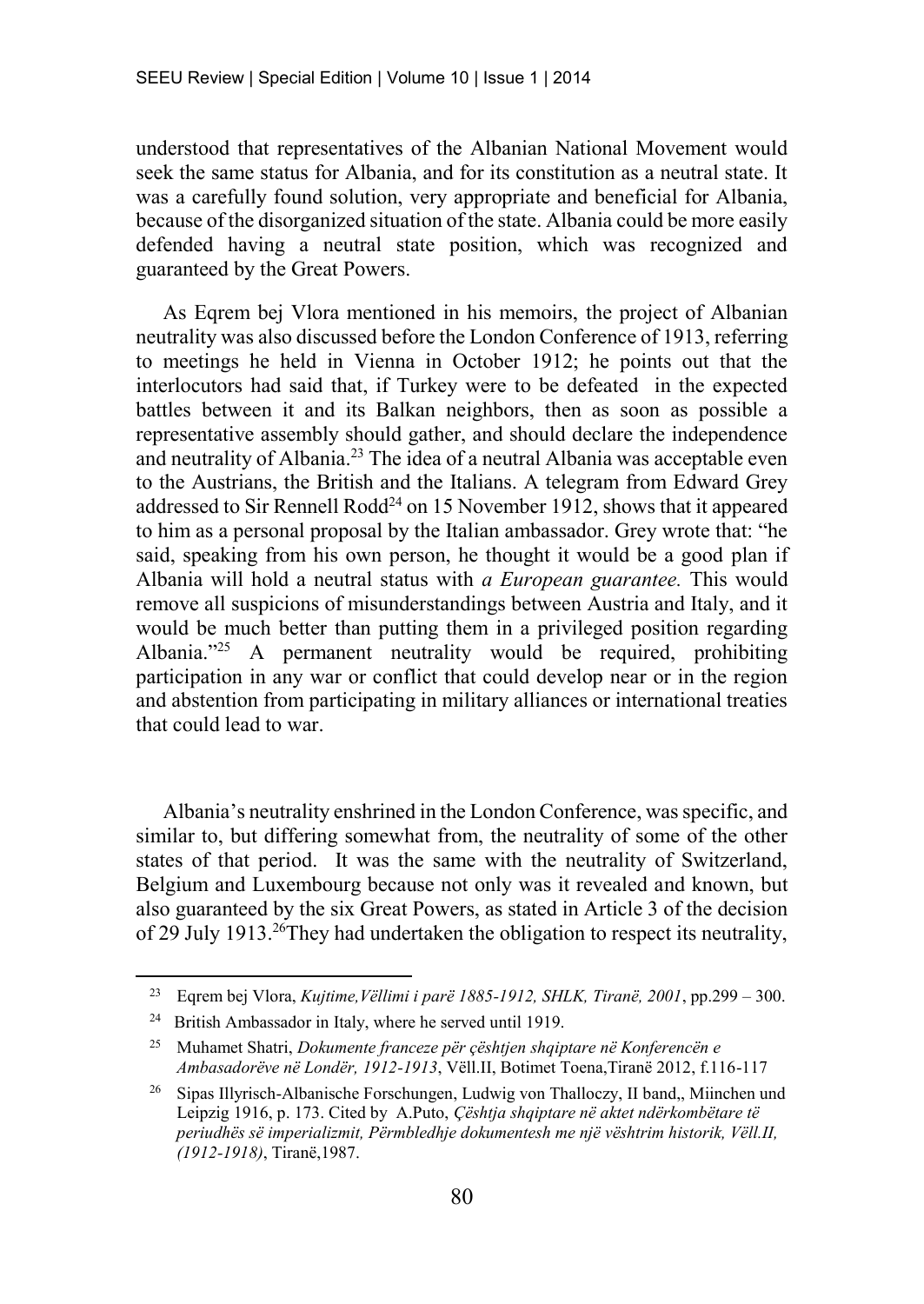not to touch it and to protect it from any attack. The position of neutrality was upheld by the Statute of the International Control Commission, in April 1914. It said: "Albania is neutral. Its neutrality is guaranteed by the six Great Powers. This neutrality does not preclude the right of Albania to take the necessary measures to protect its territory"<sup>27</sup>.

The wording included in the Statute, which normally would have been a breakdown and explanation of setting fixed at 29 July 1913 in the decision of the London Conference, transcends it. It did not only reproduce, but stipulated that Albania would be allowed to keep and develop its armed forces without any restriction on the number or its nature. Albanian neutrality was different from that of Luxembourg, whose treaty of London in 1867 prohibited the holding of armed forces except for the police force to maintain public order. In this regard it approached the neutrality of Switzerland and Belgium.

The issue of the type and number of the armed forces that Albania could have became a subject of debate during discussions and works of the ICC. The London decision provided for the protection of public order and the international organization of the gendarmerie, wording that some members of the ICC interpreted as a limitation of the Albanian armed forces, which could include many members of the gendarmerie, but not the army. Others, under the reasoning that the status of neutrality did not deny to the state the right to be protected in case of an attack, insisted that Albania have its own armed forces. The second view was accepted and included in the Organic Statute that was titled *"on the militia"*, which meant precisely the regular army.

<sup>27</sup> Ibid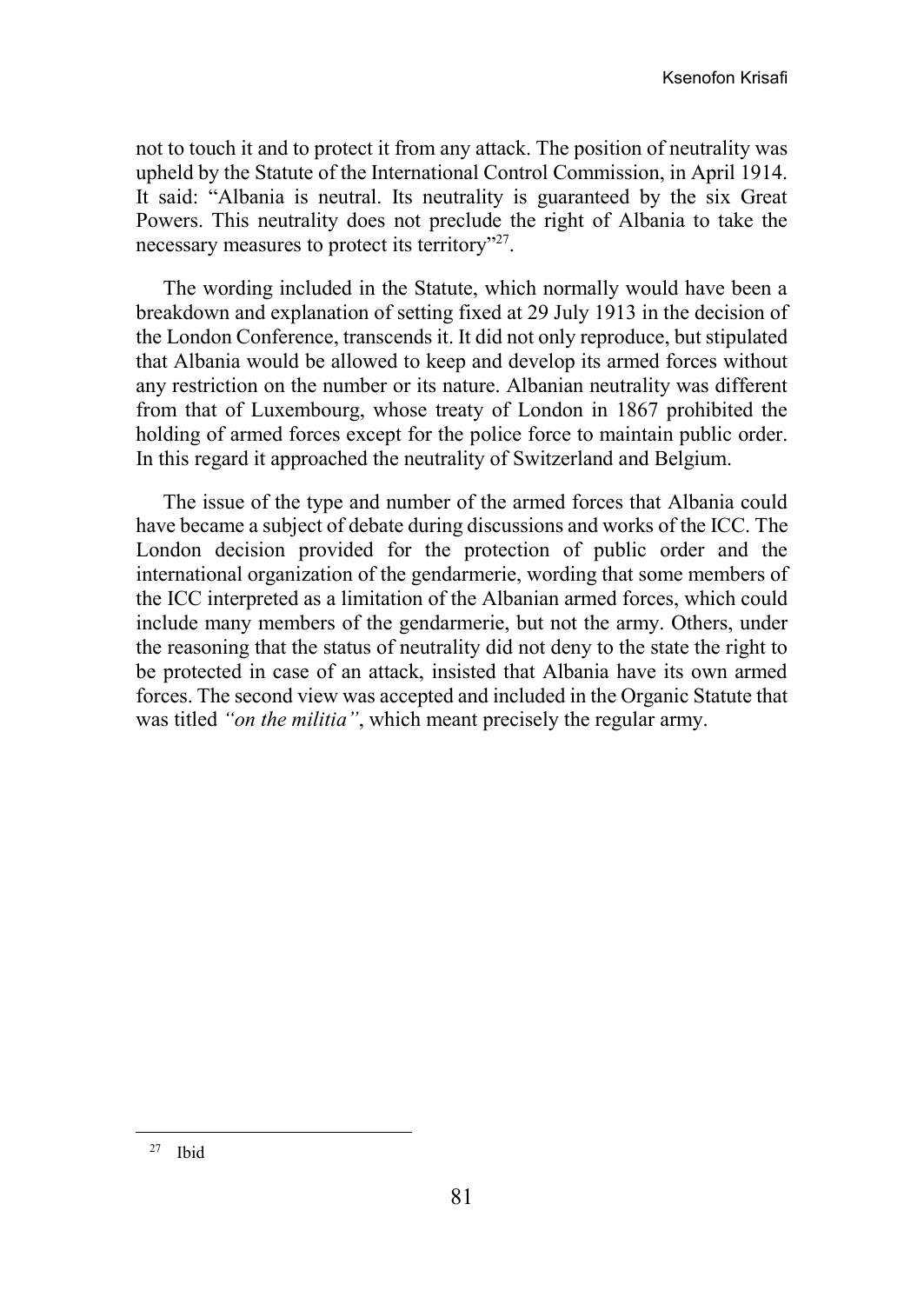# **4. Why a neutral Albania?**

A question that can be raised is that of why the Great Powers imposed upon the Albanian state a permanently neutral status and guaranteed it. Assumptions and answers are different. One of them may condition the decision with the fact that the Powers were aware of the specific and difficult conditions in which the region and Albania existed at the time. Apparent contradictions in the Balkan clash between the European Powers isolated Austria- Hungary, Italy and Russia. Surrounding neighbors did not hide their ambitions for the annexation of various parts of its territory. To avoid any uncontrolled development in the future, the Powers judged that the status of neutrality would somehow calm the contradictions and at the same time would be a suitable shield against attempted annexation of Albania by neighbors. Otherwise the Albania that they were designing would hardly exist and develop normally under the circumstances of that time. It was in a delicate position because it was created in less than half of its territories. The rest were taken by neighbors, who burst in the Turkish-Balkan wars just to share its territories which, until 28 November 1912, were part of the Ottoman Empire. According to the principles of the rights of war of that era, Turkey emerged from the war as the loser and by this faced the consequences of responsibility, rewarding winners with territorial concessions which would effectively deal with the Albanian territories. Under these circumstances, they could not face preserving the fragile balances that were created through the decisions of the Conference of Ambassadors. Therefore they required additional elements to strengthen the problematic status of the Albanian state.

This affected the feelings of distrust towards Albanian nation-building skills, while those stimulated by daily performances of conflicts between some leaders of the Albanian political movement, which actually featured the negative traditions of the Balkans. Typical here were the actions of one of the more different and influential individuals—Esat Pasha Toptani. These performances added doubts, and perhaps even fear of the risks of unforeseen developments in Albania, if it had been any eventual possibility to support and fight with either one or another force, or any other neighboring country. The insurance of the position of neutrality should be understood as a commitment on the part of the Great Powers to take on defense, a commitment legally formalized through this legal finding.

From a legal and political status Albanian neutrality cannot be deemed as a deficiency or violation of its position, because that does not restrict its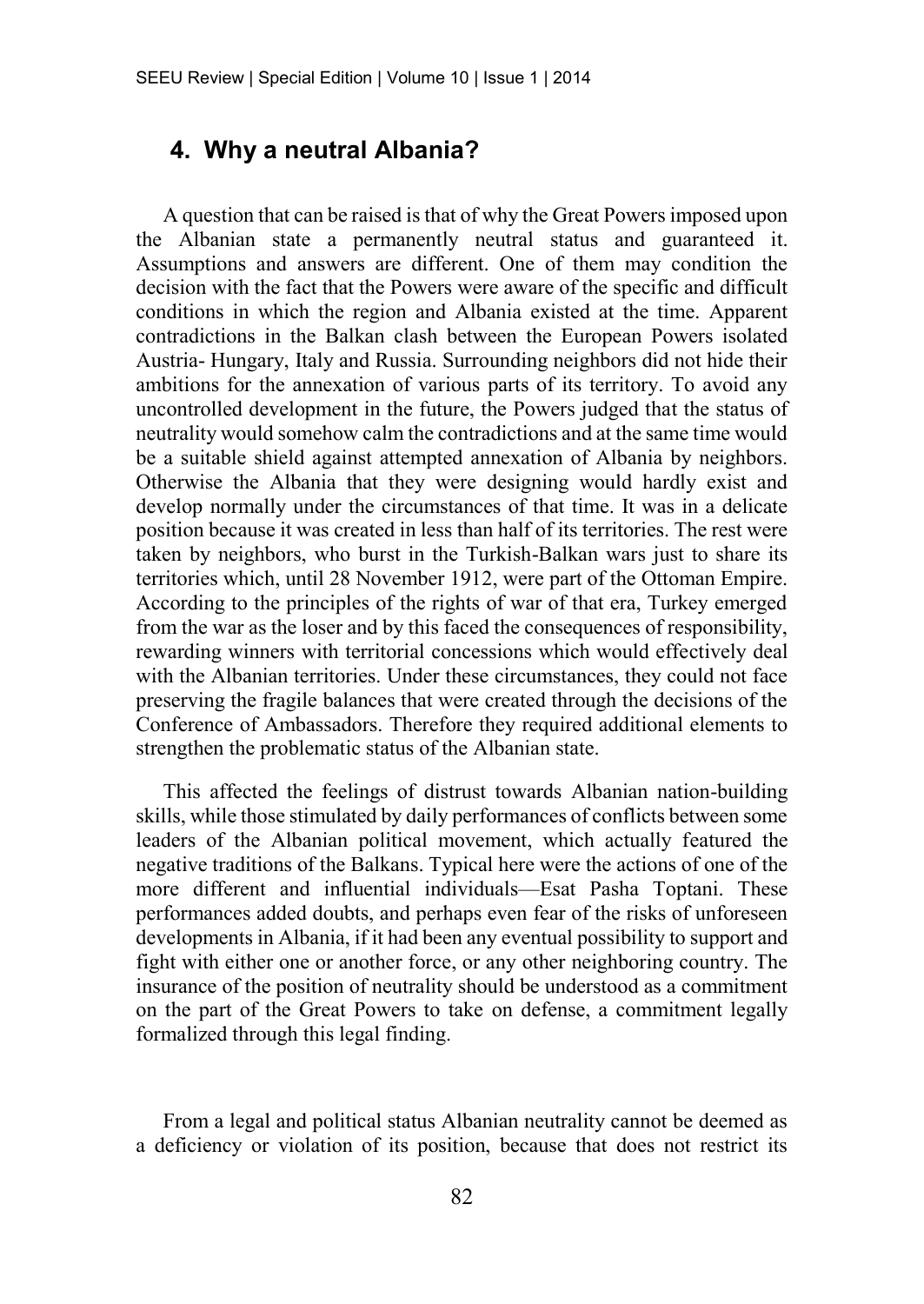identity as a subject of international law<sup>28</sup>. Rather, in a sense, it could be considered as an advantage because the Great Powers undertook its defense if Albania were the subject of attack by others. There is no doubt they took this commitment more in their interest, so they had no preoccupation about the Balkans, and so they could think of it as a stabilized region. This was openly expressed by Edward Grey, in the last day of the Conference of Ambassadors, when he declared in the House of Commons that: "I know very well that when everything will become known, this solution in many points will give rise for strong criticism from anyone who knows the country but the goal has been to maintain the agreement between the Great Powers, and if the decision on Albania has provided this, then it has done the best job in favor of peace in Europe<sup>29</sup>

However, it didn't take a year and on 28 July 1914 the First World War began. A few months later the same Great Powers, who recognized an independent Albania—with set borders, declared to be neutral, and to be defended if attacked by others—they now attacked themselves, conquered and partitioned it between them. The consequences of invasions, which canceled the status of neutrality, were heavy and expensive for Albanians.

# **5. When did Albanian neutrality end?**

To the question of when Albania ceased being a neutral state there are many answers. One of them relates to formal-legal aspects, and namely an act specifically mentioned in the diplomatic history of the *Albanian issue* and in general the diplomatic activity of the Great Powers at the beginning of the First World War and during it. It comes to the so-called *Secret Treaty of London*, signed on the 26 April 1915 between Great Britain, France, Russia and Italy. Referring to a complete diplomatic act in Berlin, nearly a quarter century earlier, the Treaty of Third Tripartite Alliance between Austria - Hungary, Germany and Italy, signed in Berlin on the 6 May 1891, dealt with the position of Albania after  $war^{30}$ . The appendix of Article 5, of the secret

<sup>28</sup> Hugh Beach, *Secessions, interventions and just war theory: the case of Kosovo*, në *Pugash Occasional Papers*,I, February, 2000, (www.pugash.org/reports/rc.beach.htm).

<sup>29</sup> Edward Grey, *Speeches on Foreign Affairs*, London 1913, p. 212

<sup>&</sup>lt;sup>30</sup> With this Treaty Italy became the third power in the Balkans, along with Austria-Hungary and Russia, with specific goals to Albanian territories. (Article 7 of the Treaty of Third Tripartite Alliance). After the outbreak of World War I and the occupation of Serbia by Austria-Hungary, Italy, under Article 7 of the Treaty of May 6, 1891, demanded compensation, namely the cessation of interest in Albania by Austria-Hungary. After the refusal of the Austro-Hungarians, the Italian government announced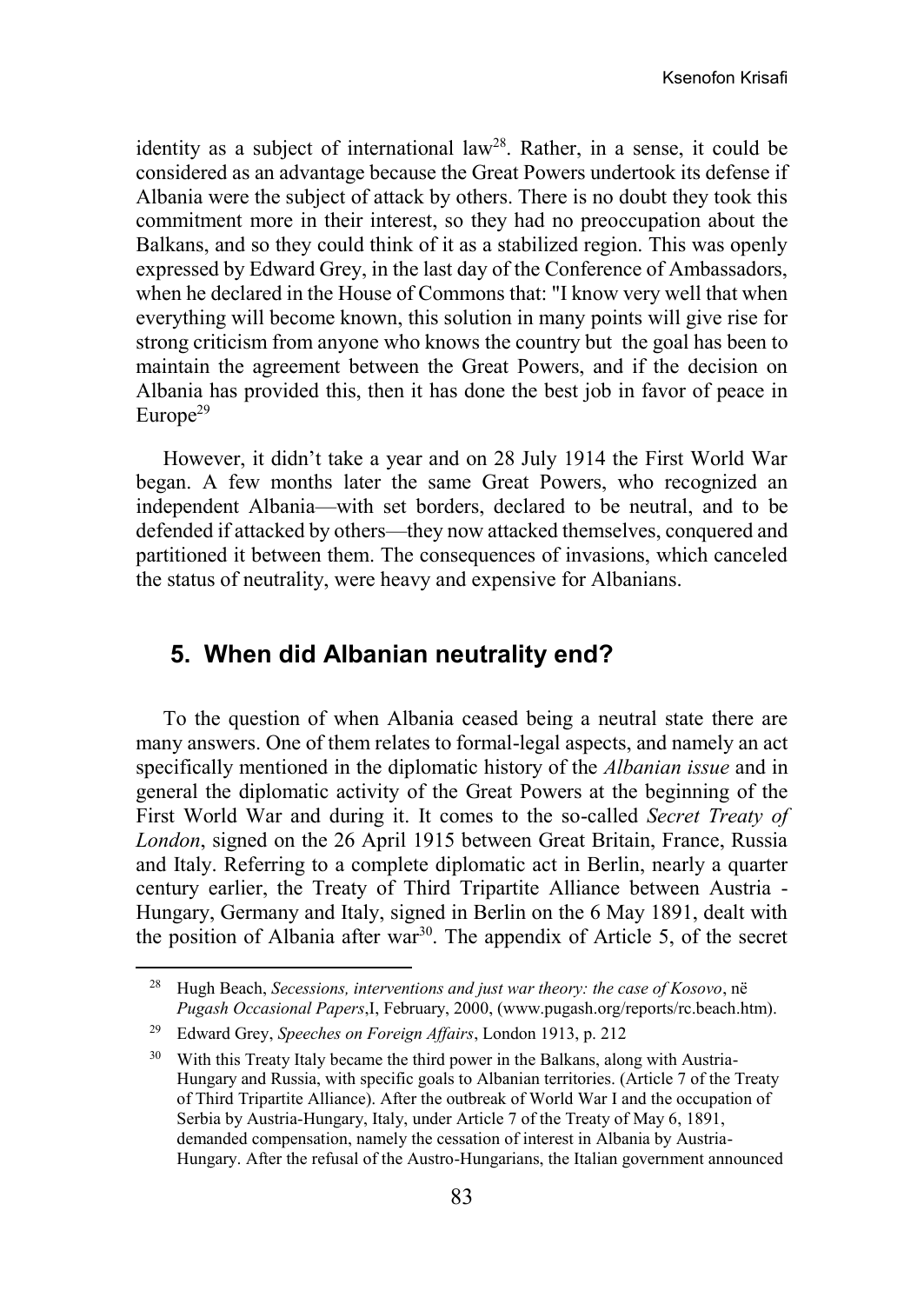Treaty of London of 26 April 1915, said: "The four Allied Powers, will share the Adriatic lands, mentioned below, between Croatia, Serbia and Montenegro. In the lower Adriatic (in the region of interest of Montenegro and Serbia), will cover the whole coastline that runs from Cape Plamkës up the Drini river, and that includes the important ports of Split, Dubrovnik, Kotor, Tivat, Ulcinj and Shëngjini. While the port of Durres will be submitted to an independent Muslim state of Albania". Section 6 set that "Italy will take over full sovereignty of Vlora, Sazan Island and surrounding territory with a sufficient stretch out toward the North and East of Vjosa, close to the Northern border region of Tsamouria (Çamëria, *in albanian*) in the south to ensure the protection of these points". Article 7 defined that: "If Italy would take Trentino and Istria in accordance with Section 4, along with Dalmatia and the islands of the Adriatic within limits set out in Article 5 and the Bay of Vlora (Article 6) and for the central part of Albania would be reserved for the creation of a small autonomous neutral state, Italy will not oppose the separation of northern and southern Albania between Montenegro, Serbia and Greece if this part would be desired by France, Great Britain and Russia. The coast, from the Southern border of Vlora Italian territory (Article 6) to Cape Styllo will be neutralized. Italy will be charged with representing the Albanian state in dealings with foreign powers. Moreover Italy agrees to leave the territory of Albania in the East sufficient to ensure the existence of a border between Greece and Serbia to the west of Ohrid Lake"<sup>31</sup>.

As noted, the Great Powers sanctioned the change of the borders set by them in London and decided upon the fragmentation and splitting of a significant part of Albania, which was recognized as an independent state. Everything was done because of the interests and territorial ambitions of Italy, Serbia and Greece, to attract them to the Entente, militarily aligning them in the First World War.

The treaty was signed by Edward Grey, Paul Cambon, Marquis Guglielmo Imperiali and A.K. Beckendorf, respectively on behalf of Great Britain, France, Italy and Russia. With their signatures they canceled substantial parts of international acts for independence, neutrality and the borders of Albania, which they had signed a year or so earlier in London, along with the representatives of Austria-Hungary and Germany.

its departure from the Tripartite Alliance (Central Powers). While Italy along with Austria-Hungary talked about the Albanian issue, they held talks on its merger with the Entente powers cordial, which ended with the Treaty of London of 26 April 1915.

<sup>31</sup> Joseph Swire*, Shqipëria, ngritja e një mbretërie,* Dituria, Tiranë, 2005, pp.209-210.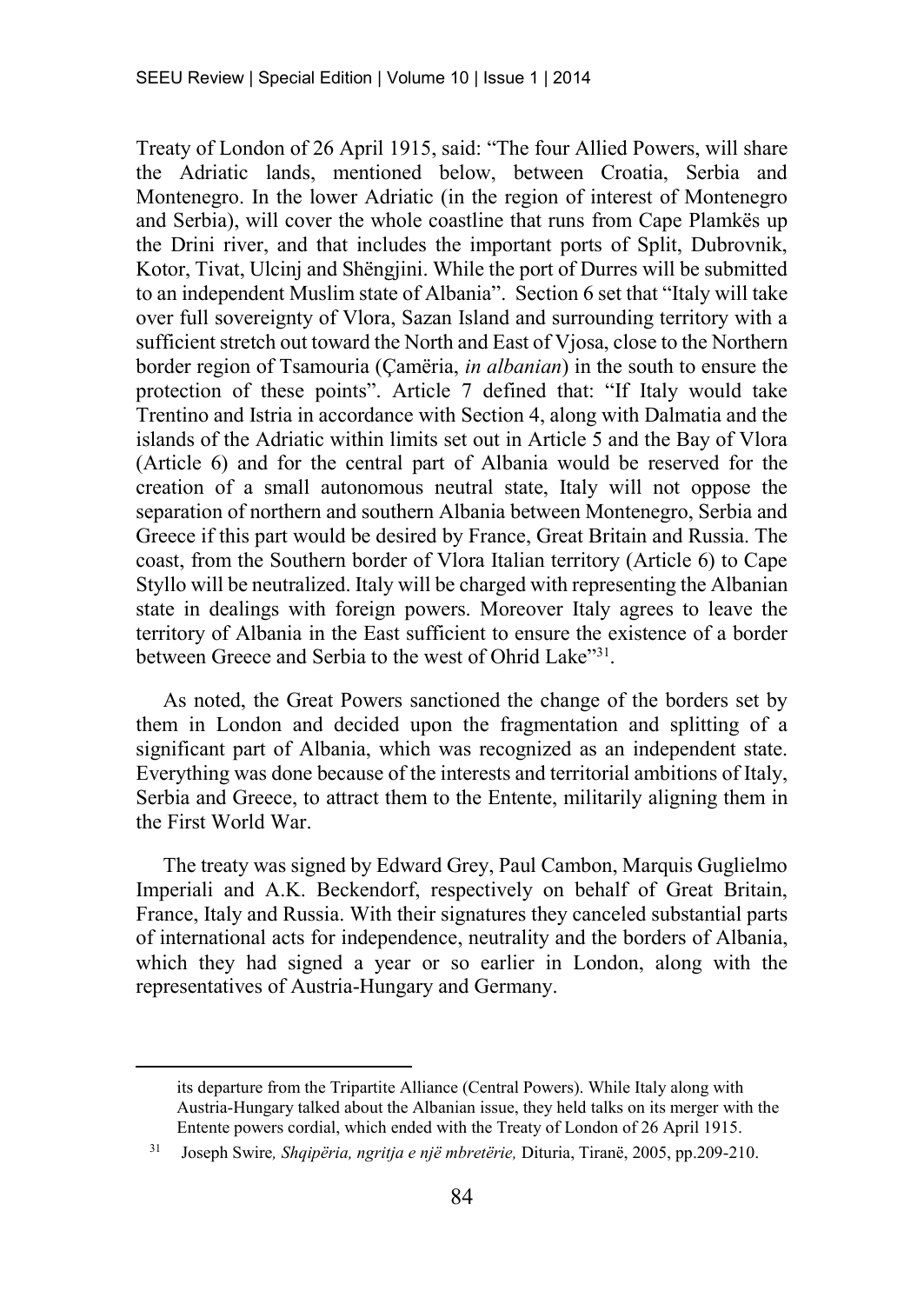Ksenofon Krisafi

For the scenario envisaged in the secret Treaty of London to Albania Nicole Guy said, "When the Albanian issue will not threaten peace and balance between great and small powers, they, the Powers, will leave Albania<sup>"32</sup>. Even more accurate was Edith Durham, who wrote at that time that "the born state of Albania will feed wolves to be saved by its creators"<sup>33</sup>.

# **6. The London Conference of Ambassadors (1913) and the Treaty of London (26 April 1915)**

Within a one year period of time, two forums of diplomacy of the Great Powers, the London Conference of Ambassadors and the Treaty of London sanctioned decisions that stand opposite and counter to each other, and which deserve a theoretical-legal treatment (approach) to explain the legal basis and their legal value. The above issue is treated most on the field of legal doctrine, as a subject of a study with a theoretical character, which took the form of a tough diplomatic discussion on international forums at the end of First World War. In the field of doctrine it will not be difficult to make interpretations and find answers that, as the case and interests, could be negative or affirmative. The policy of the Great Powers to improvise the judicial appearance for unfair and arbitrary settlements was never difficult.<sup>34</sup> In the past the right was on the side of the stronger formally as well.

At the Peace Conference, the work of the League of Nations and the Conference of Ambassadors in Paris the representatives of neighboring countries, sometimes supported by representative of Great Powers, tried to argue legally that the Treaty of London attacked and annulled the legal value of acts of 1912-1913 for Albania. As such, it would prevail in preference to the decisions of the Ambassador Conference and the previous discussions of the Albanian issue.

In Paris at the Peace Conference some of the victorious powers of the Entente that had signed the Secret Treaty of London insisted on the annexation of Albanian territory. Rome claimed Vlora city and the protectorate on the "autonomy of the Albanian State", which would be formed in the Centre of Albania, according to the stipulations of the London Treaty. Greece wanted

<sup>32</sup> Nicole Guy, *Lindja* e *Shqipërisë, Nacionalizmi etnik, Fuqitë e Mëdha të Luftës së Parë Botërore dhe Lindja e pavarësisë së Shqipërisë*, Botime Pegi, Tiranë 2012.op.cit. p.108.

<sup>33</sup> Edith Durham, *Brenga e Ballkanit*, p. 258, cited by Nicole Guy, op.cit. p. 108.

<sup>34</sup> A.Puto, *Historia diplomatike e çështjes shqiptare, 1878-1926*, Botimet Dudaj, Tirane, 2010.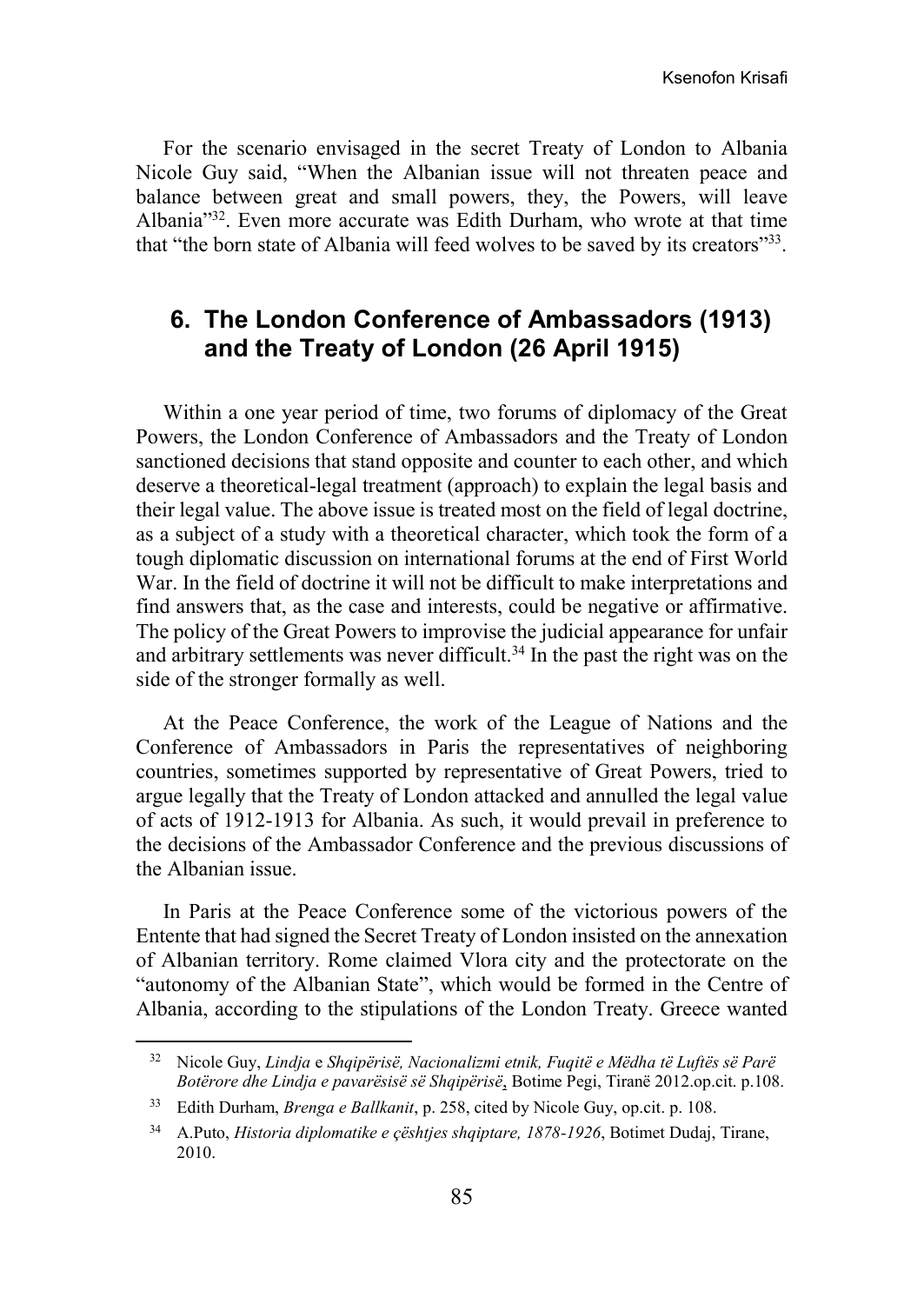Korça and Gjirokastra, while the representative of Serbian-Croatian-Slovenian Kingdom, said that they would take the part that "belonged" to them, even if any other state would be recognized the right of occupation and the right of protectorate over Albania or on any part thereof.

On 9 December 1919, representatives of England, France and USA, making efforts to find a solution, published a memorandum whereby, pursuant to the London Treaty of 1915, recognized for Italy the full sovereignty of Vlora and its province, as well as truncating the Albanian state's mandate. The borders of the Serbian-Croatian-Slovenian Kingdom would remain those of 1913, but it would recognize the right of exit trade in Northern Albania. Greece would annex the region of Gjirokastra in the Western part of Nemërçka Mountain, Tepelena and Kurveleshi. The issue of Korça would be discussed later. With the memorandum of 13 January 1920, representatives of England, France and Italy announced a compromise, under which Albania was partitioned between Italy, Greece and the Serbian-Croatian-Slovenian Kingdom, as anticipated in the Secret London Treaty of 1915.

The delegation of the Albanian Government to protect the existence of the Albanian state, in two memorandums submitted to the Peace Conference in February 1919, noted that the independent state of Albania—recognized by decisions of the London Conference of Ambassadors—cannot be submitted for discussions. All that should be done was to return the territories detached by injustices committed by the Berlin Congress and by the London Conference of Ambassadors. The legitimacy of this request was based on the fact that the approved decisions of the Conferences were not abrogated<sup>35</sup>.

The Greek party contested the legitimacy of these agreements and affirmed that the Firenze Protocol noted the borders of Albania, but they were just on a map and were not set on the ground<sup>36</sup>. Greece did not recognize them because the Secret Treaty of London foresaw a stipulation, by which *de facto* the decisions of London in 1913 had become invalid. Albania's neutrality was violated after its participation in the First World War.<sup>37</sup>

Judging the issue under the context of the time, and taking into consideration the developments in Albania and the region during the period of the First World War, it could be said that the Secret Treaty of London had not

<sup>35</sup> AQSh,Fondi 14,dos.41/1, pp.417-420. *Memorandumi shqiptar dërguar Lidhjes së Kombeve, 25 qershor 1921*.

<sup>36</sup> AQSh,Fondi 14, dos.216, pp.3-10. *Memorandumi grek dërguar Lidhjes së Kombeve, 25 qershor 1921*.

<sup>37</sup> Ibid, p.5.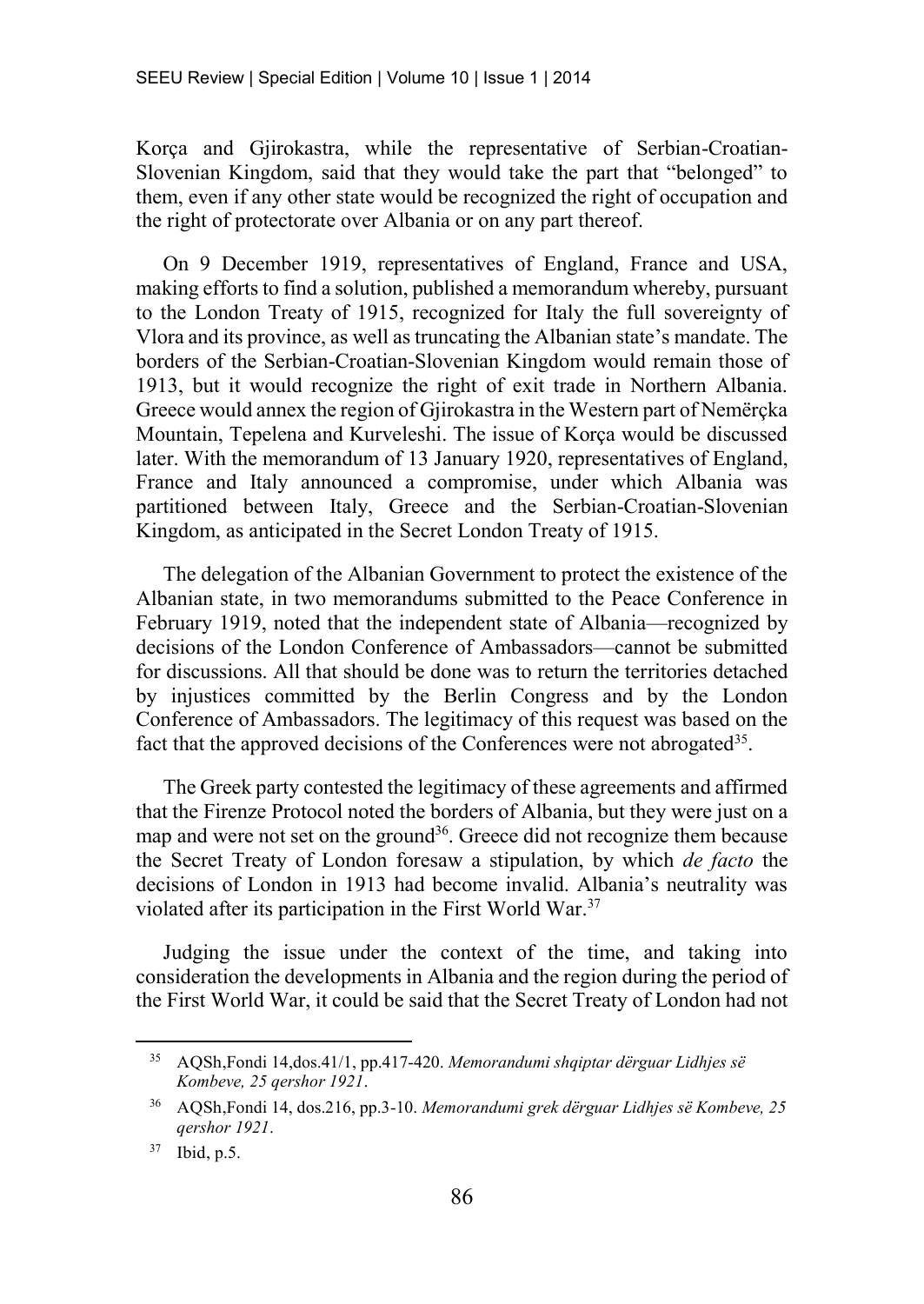the necessary legal-institutional authority to abrogate the decisions of the Ambassadors Conference of 1912-1913. The events in Albania during the First World War, did not and could not lead to the extinction of Albanian state and annulment of decisions of the Assembly of Vlora and the decisions of the Conference of Ambassadors. The Secret Treaty of London was an act of socalled secret diplomacy, which after less than six years would be considered unacceptable. The U.S President W. Wilson, in 1918, denounced it as an unacceptable practice, <sup>38</sup> and the statute of the League of Nations officially would adopt a negative<sup>39</sup> policy toward this secrecy, as it caused serious consequences for people and different countries. On the other side it was a vicious legal act, because its signatories were only two-thirds of the countries that approved the decisions of London Conference in 1912-1913 and not a full *quorum.*

As a rule, international law has sanctioned the principle that the international multilateral treaty can be changed, amended or abrogated with the same quorum that signed it and is in force, if in its text it is not otherwise provided. The London decision for the Albanian statute and its permanent and guaranteed position of neutrality was stated by six Great Powers, as well as two other decisions for the delimitation of northern borders and North-East and South and South-East of it, were approved by consensus (so by the unanimous vote of six Great Powers, participants of the Conference). Therefore they cannot abrogate with a two-thirds majority, as happened with the Secret Treaty of London. They remained legally in force. This happened because ongoing attempts undertaken in the Peace Conference in Paris in 1919-1920 to implement the Secret Treaty of London ended with no success. Except for the reality on the ground, one of the formal-juridical reasons should have been the difficulty of juridical-international character to justify legitimacy and judicial power.

Regarding the invalidity of the London Treaty a document was found in the League of Nations archives, but also in the Albanian Central State Archive, entitled *Albania*. It was produced by institutions of one of the state signatories of the London Treaty. In the part "Is the Government recognized *de jure* or *de* 

<sup>&</sup>lt;sup>38</sup> Bruno Cabanes, *Le Vrai Échec du traité de Versailles*, në *L'Histoire*, n<sup>o</sup> 343, juin 2009, p. 86 [\(ISSN](http://fr.wikipedia.org/wiki/International_Standard_Serial_Number) [01822411\)](http://worldcat.org/issn/01822411&lang=fr)

<sup>39</sup> Article 18 of the League of Nations Statute, determines: "Every treaty or international engagement entered into hereafter by any Member of the League shall be forthwith registered with the Secretariat and shall as soon as possible be published by it. No such treaty or international engagement shall be binding until so registered." The Covenant of the League of Nations (Including Amendments adopted to December, 1924),Yale Law School, © 2008 Lillian Goldman Law Library 127 Wall Street, New Haven, CT 06511.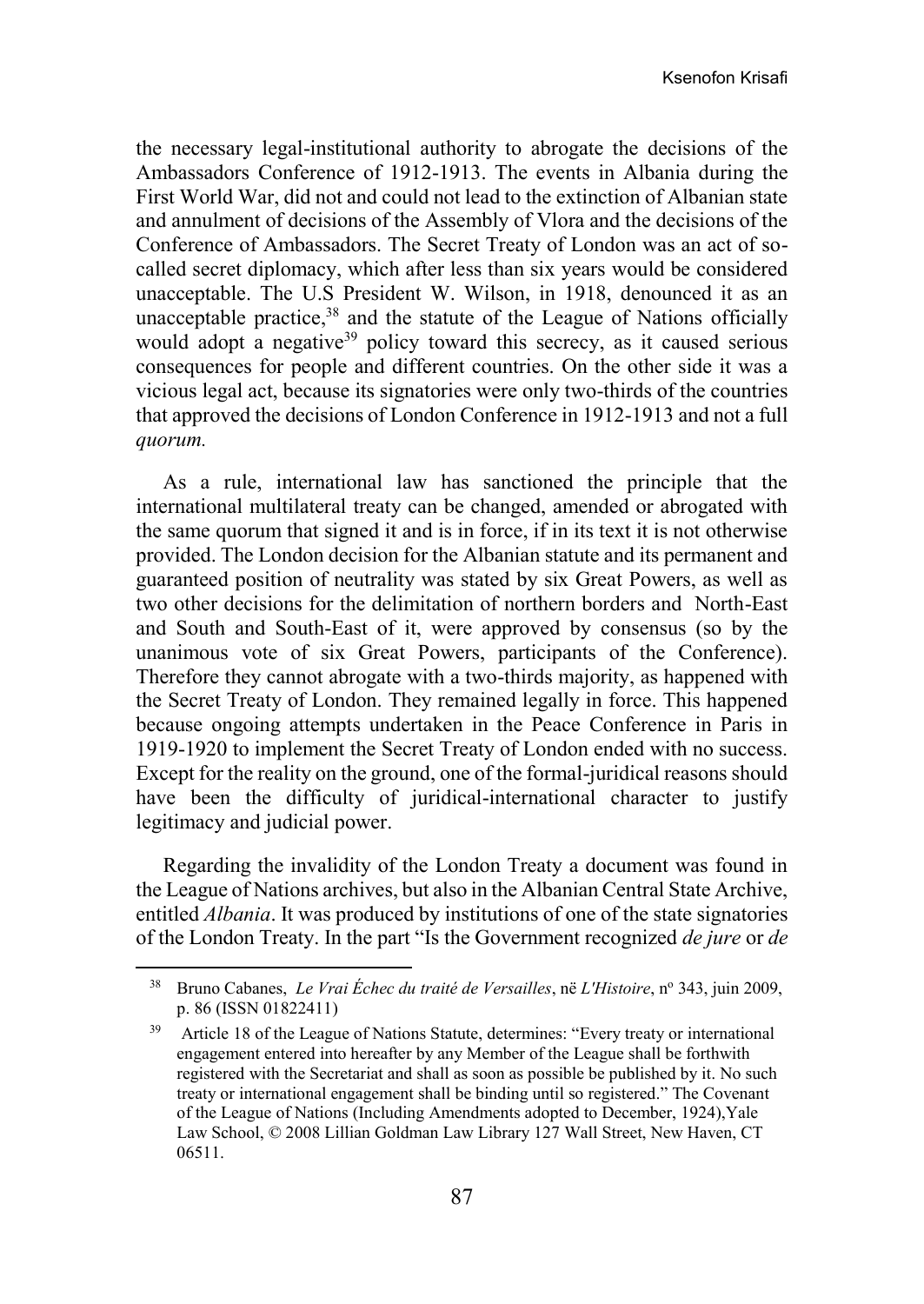*facto*, and by which states", apparently, in the reference of expulsion of Italy from Albania in the end of the Vlora War, on July-September 1920, it said: "In the end (of the First World War) the Italian government decided to give up entirely on its rights over Albania and the Treaty of 1915, *in this sense, remained without power"* (text with italics of author)<sup>40</sup>. Because of the Albanian resistance, and the positive role of the USA and of President Wilson, none of the projects presented at the Conference remained unimplemented and Albania was saved from a further partition or perhaps from its disappearance on the political world map.

# **7. Discussions on the status of Albania in the League of Nations**

This issue was re-opened again in the League of Nations. In the long procedural battle that took place in the admission subcommittee and its Assembly, in its review of the application for the admission of Albania, the extreme nihilistic character of the Albanian statehood emerged with particular vehemence. The representatives of neighboring countries were particularly concerned to deny the existence of the Albanian state. The representative of Greece stated that Albania had not yet arranged to permanently<sup>41</sup> set its borders. The Treaty of London of 26 April 1915, had decided about the changing of borders. Abusively manipulating concepts of international law, he insisted that the Treaty of London had cancelled the decisions of the Conference of Ambassadors, since it was signed by nearly all the great powers which had adopted the decisions of the London Conference, missing only Germany and Austria , whose rights had ceased to exist after the Treaty of Versailles and Saint Germain. He also said that between Albania and Greece, there had not been signed any bilateral agreement on borders, with the exception of some minor practical adjustments that were made.<sup>42</sup>

The representative of Serbia, a state also with many claims on Albania, stated that Albania did not have any state borders, had no internationally recognized government, etc. According to him it was just an international

<sup>40</sup> AQSH, P.14,v.1920, D. 210, fl. Nr. 3

<sup>41</sup> *Société des Nations (SdN), Actes de l'Assemblée 1921, Séance plénière*, Genève 1921, pp. 668-670

<sup>42</sup> Ibid.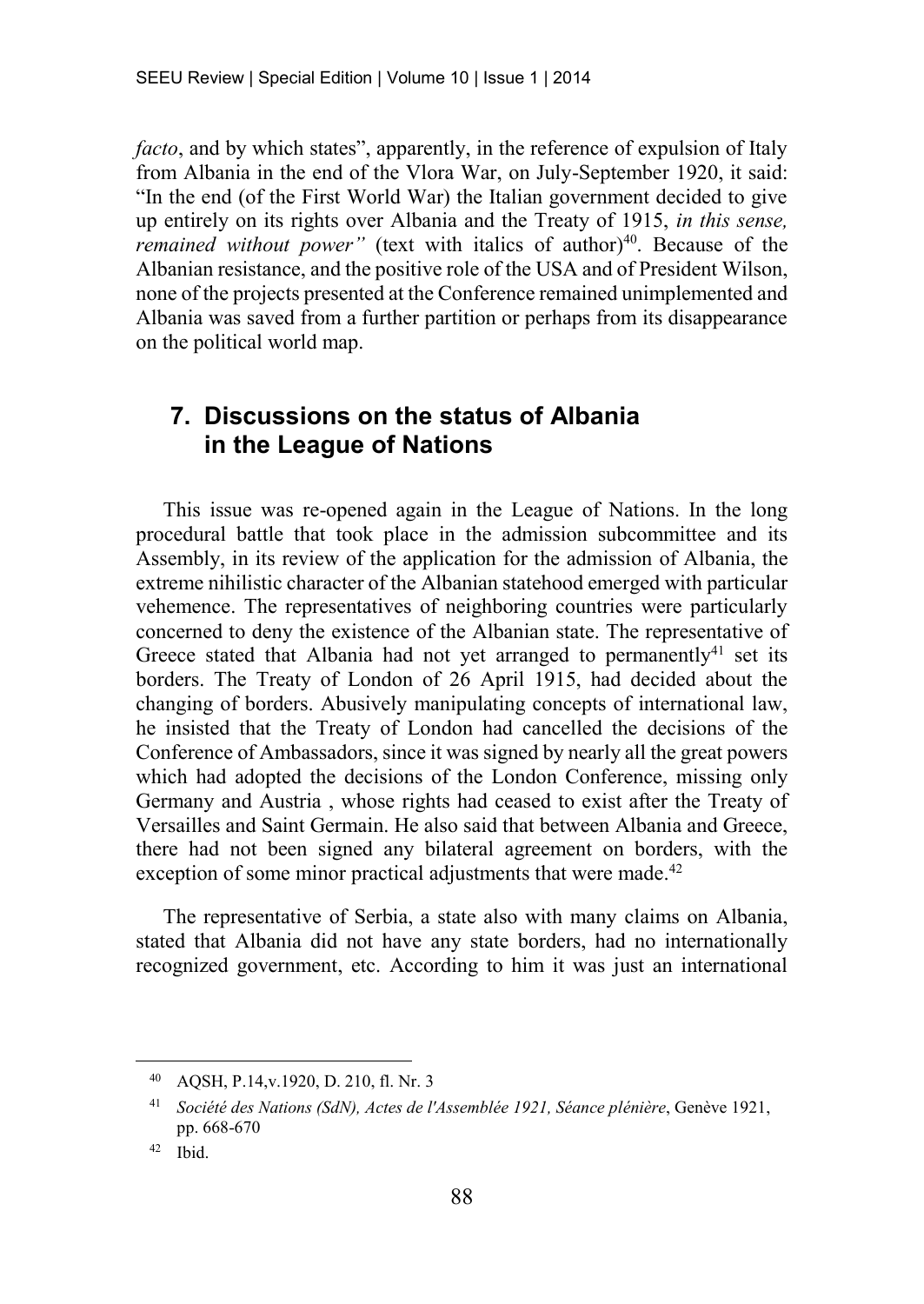problem, "an embryonic state" and as such should not be admitted into the League of Nations.<sup>43</sup>

In support of the anti-Albanian attitudes of the neighboring countries there were also the representatives of France and Great Britain. The French delegate Viviani stated that the Great Powers had not yet determined the status of Albania and that its admission to the League of Nations would be a challenge to the Great Powers. The British representative also objected by saying that Albania is not recognized by the Powers<sup>44</sup>.

A negative role was played also by the statement of the representative of Italy, who presented relations with the Government of Tirana as informal ones. He concluded that "the Italian government did not recognize the Albanian government neither *de jure* nor *de facto"* <sup>45</sup> *.* In these difficult days, considering its legal and international position during World War I, Albania got the support, with consolidated arguments, of the prominent personalities in the field of politics and international law doctrine. Two of them were representatives of the British dominions, South Africa and Canada<sup>46</sup>, respectively, Lord Robert Cecil and Wesley Newton Rowell<sup>47</sup>.

The eminent British lawyer Lord Robert Cecil, in his occasional interventions in the discussions at the League of Nations, made a prominent point from the international legal standpoint about the legal effects of the secret Treaty of London regarding the status of Albania and its borders,

<sup>43</sup> Ibid.

<sup>44</sup> *Société des Nations. Actes de la première Assemblée, 28ème séance plénière du 17 décembre 1920*, p. 646. Shih gjithashtu edhe Mandelstam, André. *La Société des Nations et les Puissances devant le problème arménien*, Paris, Pédone, 1926; rééd. Imprimerie Hamaskaïne, 1970. Sommaire Chapitre VII: *La Question arménienne devant la première assemblée de la Société des nations* André Mandelstam (Albanie, p. 12.)

<sup>45</sup> *Société des Nations. Actes de l'Assemblée 1921, Séance plénière*, Genève 1921, pp. 668- 670

<sup>46</sup> *SdN, Actes de la première Assemblée, 28ème séance plénière du 17 décembre 1920*, Genève, 1921, p. 646. *Actes de la première Assemblée, Séances des Commissions de la première Assemblée, Genève, 1921*, t. II, pp. 190,198.

<sup>47</sup> Edgar Algernon Robert Cecil (1864-1958) lawyer, member of the British parliament and cabinet of ministers, one of the architects of the creation of the League of Nations, Nobel laureate for peace (1937). Since setting up the formal termination of the League of Nations, his public life was devoted to it. Newton Wesley Rowell, (1867 - 1941) lawyer and politician. Special mention to the undeniable contributions to the work of the First Assembly of the League of Nations.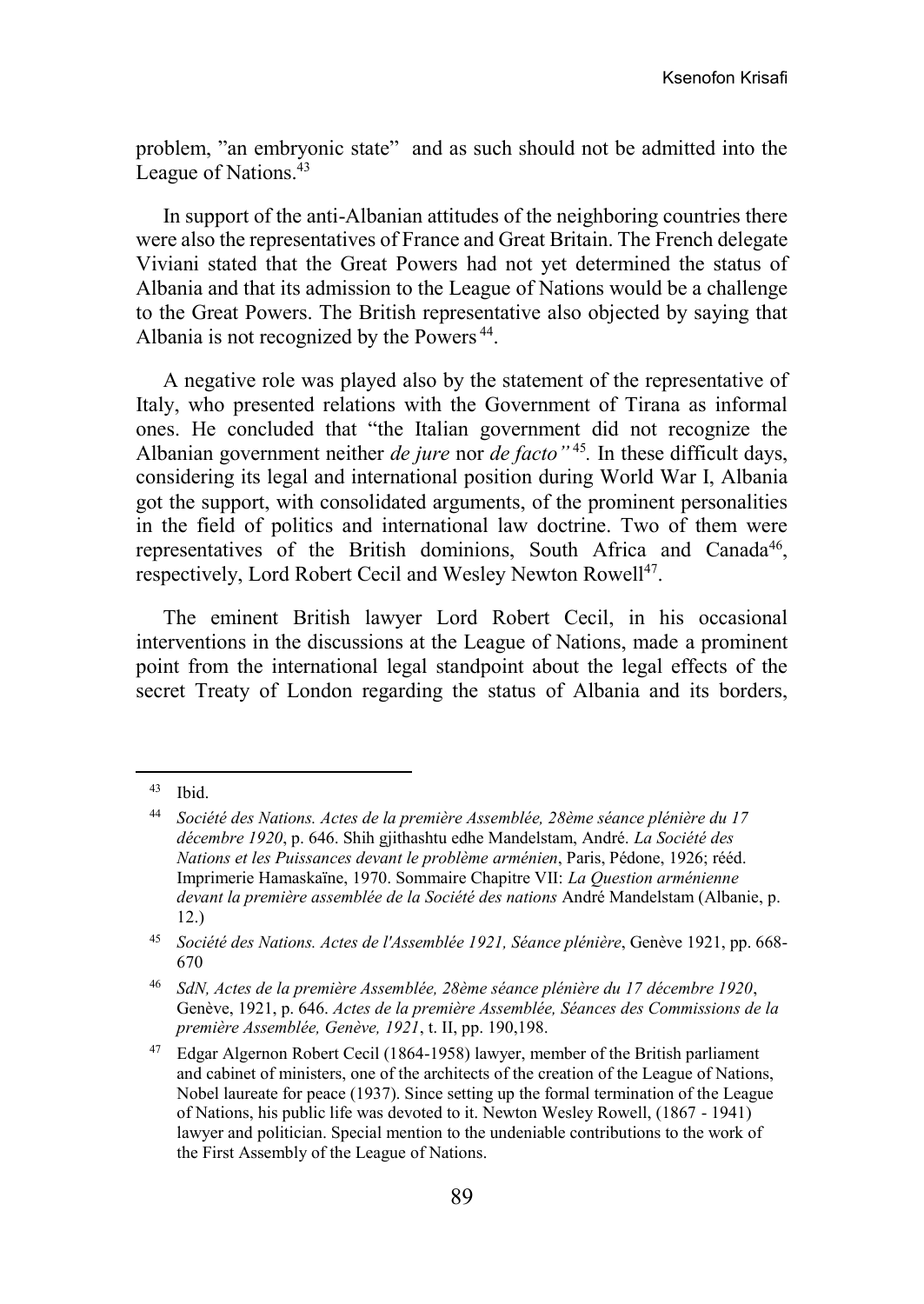determined by the decisions of the London Conference<sup>48</sup>. Lord Cecil's advocacy was distinguished not only for its eloquence, elegance and exceptional oratory , but also for its strong international legal argument. He gave a detailed description of the Albanian case, rejecting the argument that the secret Treaty of London had invalidated the decisions of the Conference of the Ambassadors, stressed that the new treatment of the Albanian case, which was proposed during the negotiations of the Great Powers to regulate Europe politically after the First World War, remained only a proposal never put into effect. He argued that, from the legal standpoint, a proposal made by some force cannot abrogate a treaty formally signed by other Powers. This, according to him, would undermine the foundations of international law, and would oppose the binding character of treaties, whose preservation was essential for the League of Nations<sup>49</sup>. Referring directly to Albania's case he said that it had not ever lost its position as a state in legal terms, and no one was authorized to deny or doubt her situation clearly defined as a European<sup>50</sup> state. The special rapporteur for Albania, Lord Robert Cecil, who was also Chairman of the Second Sub-commission for admissions, said that Albania's application constituted a special case. He disagreed with the Serbian representative's claim that after the war the Albanian state ceased to exist. Its status could not change either from the occupation of its territory by the warring forces, nor from the secret war treaties or different projects made in the corridors of the Peace Conference. Though *the treaties* remained only on paper, they were never implemented, they were proposals only, projects and, therefore, did not affect Albania's position as an internationally recognized state.<sup>51</sup>

Following the above reasoning the Canadian delegate Rowell expressed himself against the practice of entering into secret treaties for the division of small and unprotected states<sup>52</sup>. Cecil's and Rowell's reasoning about Albania's status as determined by the Conference of Ambassadors, retaken under consideration, unjustly and without legal effect by the secret Treaty of London, gave a helping hand to the Albanian delegation which defended at the time the case of admission of Albania in the League of Nations. It was particularly important for the affirmation of its existence as an independent

<sup>48</sup> *Société des Nations. Actes de l'Assemblée 1921. Séances plenieres* Genève 1921, pp. 668-670.

<sup>49</sup> *SdN*, *Actes de la première Assemblée, Séances des Commissions de la première Assemblée*, Genève 1921, t. II, p. 190.

<sup>50</sup> Ibid

 $51$  Ibid.

<sup>52</sup> Ibid.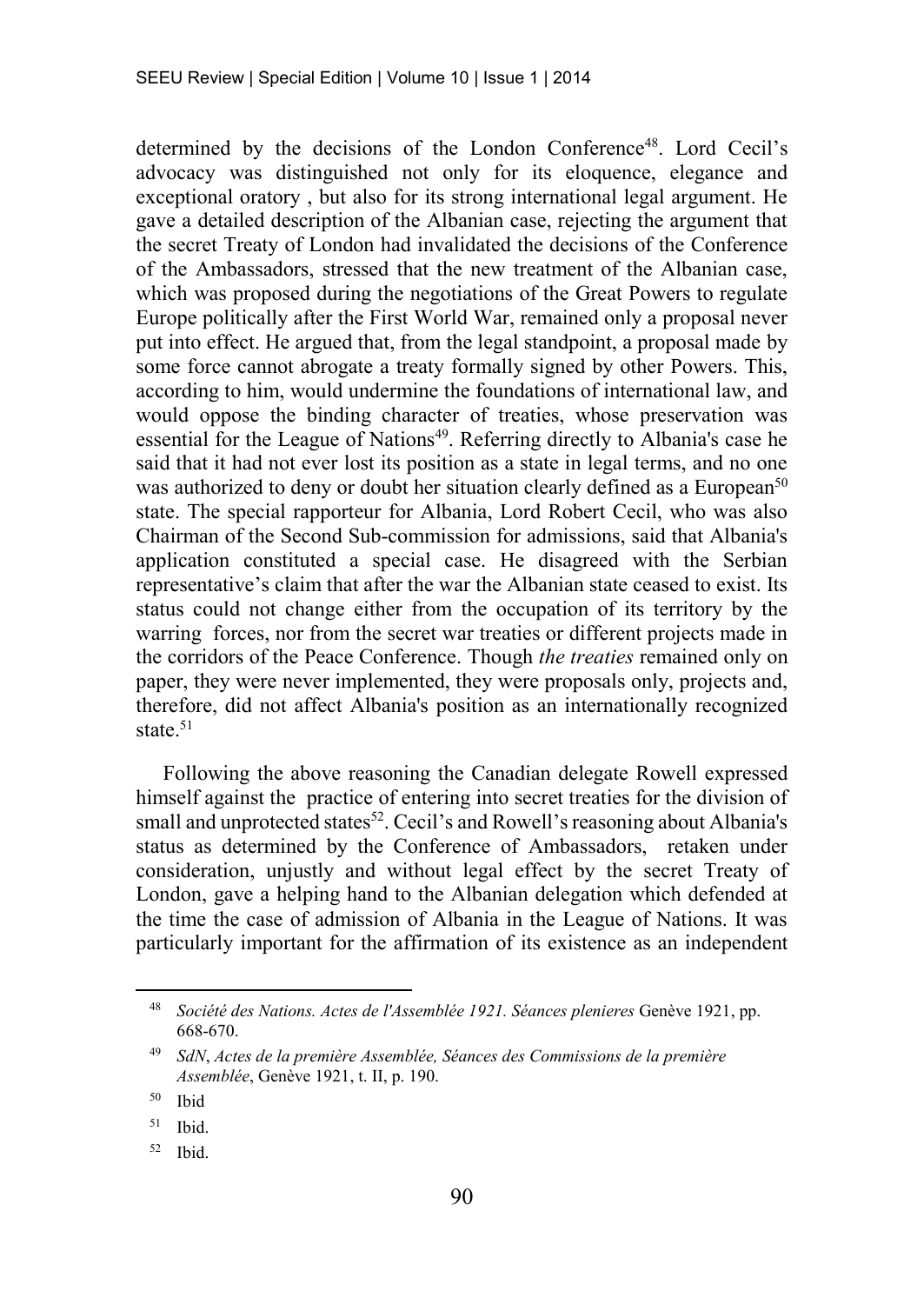state, as a subject of international law, that its political and legal status was defined and recognized internationally.

In any legal-international overview, what happened to Albania during the First World War, cannot be equated with extinction or loss of its attribute as a state. The doctrine of international law states that if an entity loses one of the attributes of state, it does not mean that it ceases to exist as such. For example, a lack of government action in a state as a result of invasion or intervention from a state or a coalition of states does not mean it is not a state. Occupation and acquisition of territory by force is an illegal act. The territory acquired in this way does not belong to the invaders. As a rule what ceases to exist as a result of the unlawful use of force are the governments not the states  $53$ . "Military occupation does not touch statehood *– ex hypothesi* the invader cannot transpose territorial sovereignty, although statehood attributes are violated . It is not fair to describe governments in exile as states without territory or people, when their displacement is caused by a military invasion. States as Slovakia and Croatia, that were created as a result of threat or use of illegal military force, respectively in 1939 and 1941, were recognized by few countries"<sup>54</sup>.

Related processes occurred in Albania at the time of the War, in the period 1914 -1918, which were repeated in the period of World War II, from 1939 to 1944. In those days there was not a voluntary submission of the sovereignty of Albania to another country or a merging of it into an entirely new organism. It was an actual illegal invasion, justified under the application of an international legal act which also was illegal. Canadian delegate Rowell said that: "Conscientiously, I cannot consider legitimate and entitled any group of countries that decide to divide another state, which is weak and undefended, for which they have even guaranteed neutrality" <sup>55</sup>. Lord Cecil rejected the thesis of the representatives of neighboring countries, that the secret Treaty of London had invalidated decisions of the Conference of Ambassadors. He said that Albania was recognized before the war and had never lost its position as a state. Cecil rejected the claim of the Serbian representative in the Commission that the war had wiped out the Albanian state that had existed before its outbreak, arguing that, when a country is recognized internationally,

<sup>53</sup> Martin Dixon, E drejta ndërkombëtare, AIIS, Tiranë, p. 178.

<sup>54</sup> Ian Brownlie, op. cit, p.78.

<sup>55</sup> Actes de la première Assemblée, 28*ème séance plénière du 17 décembre 1920*, p. 646. See also the Mandelstam, André. *La Société des Nations et les Puissances devant le problème arménien*, Paris, Pédone, 1926; rééd. Imprimerie Hamaskaïne, 1970. Sommaire Chapitre VII: *La Question arménienne devant la première assemblée de la Société des nations,* André Mandelstam (Albanie, p. 12.)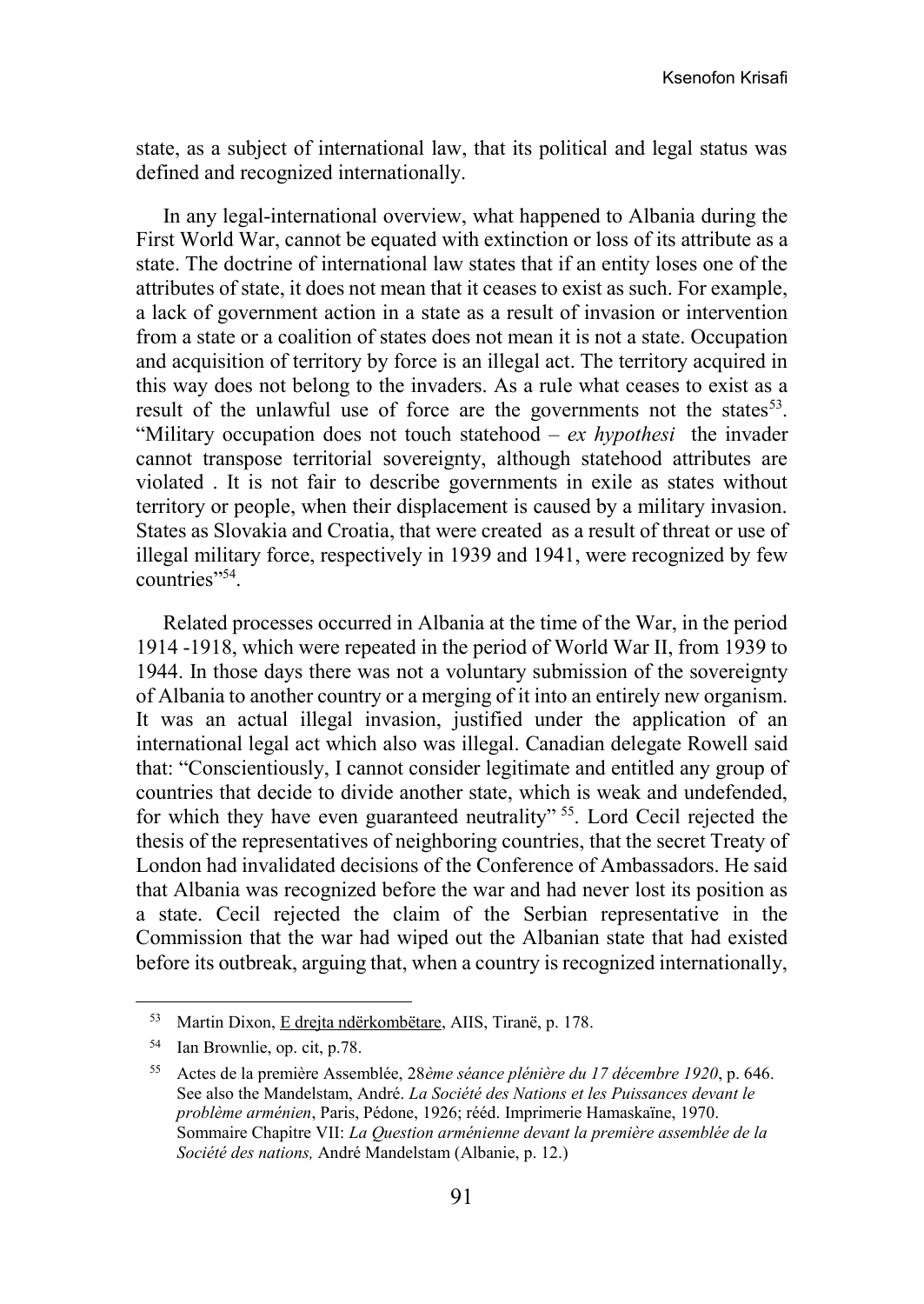it cannot disappear either from the invasion of foreign armies, or from the fall of the authority of the government, as long as its citizens preserve a national consciousness and aspire to an independent existence, as was the case with the Albanian people. On the contrary, he argued, many other countries that had been for a long time under foreign occupation were already members of the League, and they should have not been admitted<sup>56</sup>.

In practice the decisions of the London conference of 1913 about Albania were violated by the Great Powers and other warring parties, who occupied different parts of its territory during the First World  $\hat{W}$ ar<sup>57</sup>. In this way, what had been adopted no later than a year before, the political independence, its borders and the status of neutrality, which remained on paper, were violated.

#### **8. Albania's attitude towards its neutral status**

The issue could be raised and reviewed also from another angle. What was the Albanian position? Did Albania join with some of the sides in the conflict? Did Albania violate the status of neutrality that the Great Powers had given it in 1913? What was the Albanian position during the First World War until the time of the adoption of new decisions post war referring to Albania?

The answer to these questions, approached and interpreted differently in international forums at the end of the First World War which reviewed the political developments in Albania at the time and in the surrounding countries, was important for the fate of the Albanian people. At that time there were some attitudes, not always unique. One of them is expressed by Fan Noli, who in a presentation on behalf of the Pan-Albanian Federation "Vatra" at the Conference of suppressed and subordinated Nations in Washington DC, in 1918 offered an interesting explanation. He tried to defend Albania's position during the War and the end of it by comparing it with Belgium. Noli said that the case of Albania "has some similarities with Belgium, with the difference

<sup>56</sup> *SdN, Actes de la première Assemblée, 28e séance plénière du 17 décembre 1920*, Genève 1921, p. 646.

<sup>&</sup>lt;sup>57</sup> In the Memorandum of the Delegation of the Temporary Government of Durres presented at the Peace Conference, Paris February 12, 1919, it was said: "Its neutrality was guaranted by Great Powers, was violated by combatant armies and similarly to Belgium, Albania suffered all horrors of invasion ."*Lufta e popullit shqiptar për çlirimin kombëtar, 1918-1920, II*, Prepared by Muin Çami, (përgjegjës), Hydajete Luga (Bejtja), in collaboration with Dhimitër Andoni, Mediha Shuteriqi dhe Zekeria Rexha, Tiranë, 1975, pp. 91-97. Turhan Pashë Përmeti, *Shqipëria përballë Konferencës së Paqes, Paris, 1919, Ble i Parë*, *Roma, 1919*, Eugen, Tiranë 2007, pp.119-120,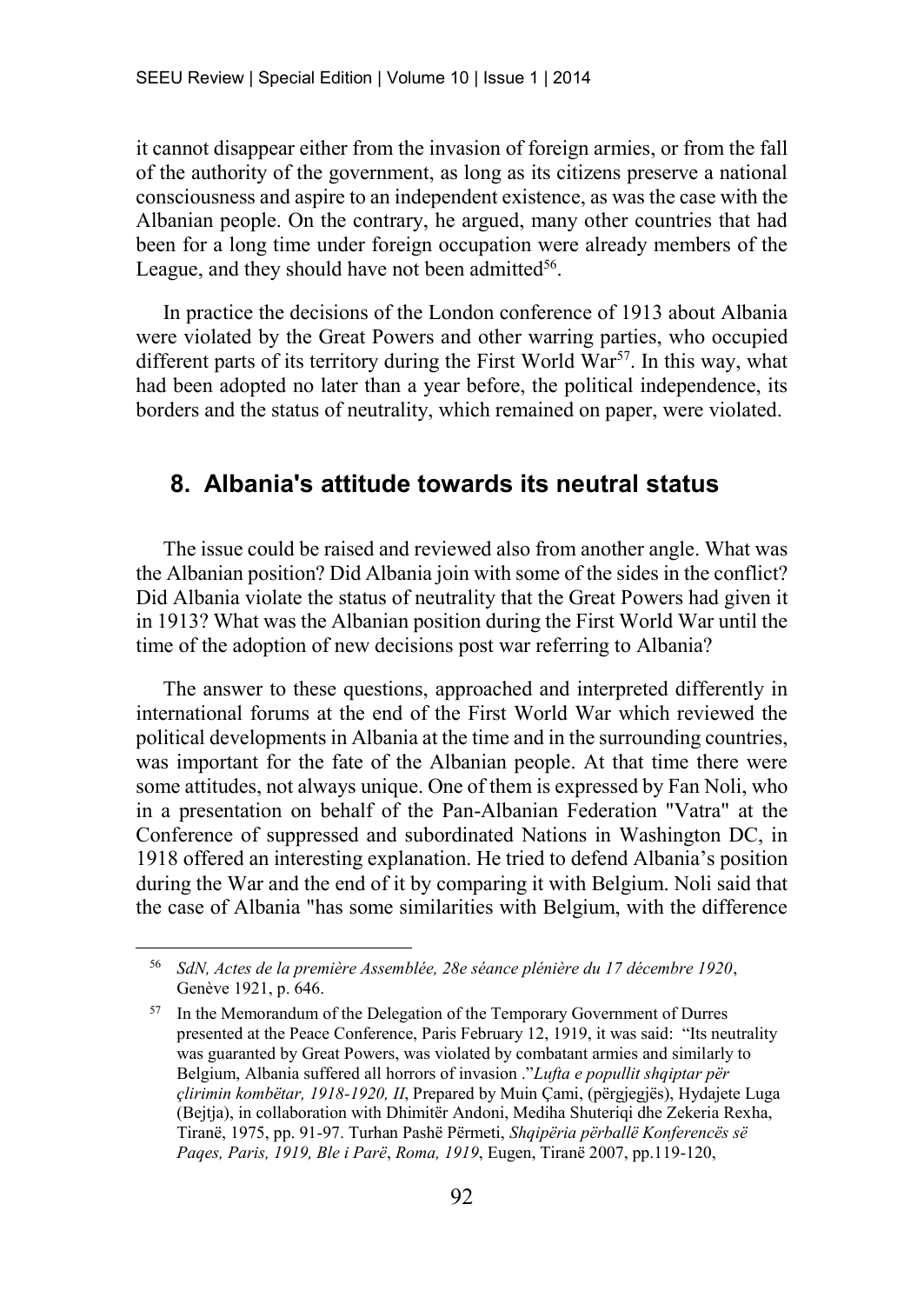that the first is more tragic and hopeless. The international treaty that guaranteed the independence and neutrality of Albania was as solemn as the one with Belgium. Belgium has been overrun only by Germany. Albania has been occupied by Greeks, Montenegrins, Serbs, Austrians, Bulgarians and Italians. Albanians did not provoke their attackers and neither invited them, their only guilt is the possession of land and a coastline coveted by their neighbors. Belgians sufferings fade when compared with the Albanian martyrdom during this dark period of occupations. Belgians may struggle against invaders, because they still have an army and are backed by powerful allies; Albanians are hopeless because they do not have an army to defend themselves. Belgians may protest although the non neutral powers can be indifferent to their appeals, and Albanians must endure their agony in silence, because they have neither friends nor defenders, and for them it can be applied the famous verse of Alfred de Vigny's *"Souffre et Meurs et sans parler"!*  Belgians can hope to regain independence after an Allied victory and other races oppressed may have the same hope after a victory over Teutonia. Albanians cannot feed such expectations. If the Allies win the war, Albania may be annexed by Italy; if the Germans win, Albania could be annexed by Austria. Therefore we Albanians are strictly and absolutely neutral and hope that this war will end with a draw, and that none of the warring parties will completely overwhelm the other side"<sup>58</sup>.

A different approach was one that was adopted by the government of Durrës. The memorandum that was directed to the Peace Conference on 12 February 1919 stated that the Albanians fought alongside the Entente forces. "... The Albanian people, did not avoid their duty towards the Entente... Happy that they gave their modest contribution to the cause of freedom, Albanians come today to ask confidently the Areopagus of the world, of claiming their rights, ... We seek the independence and territorial integrity of Albania and respect for the sovereign rights of the Albanian people"<sup>59</sup>.

<sup>58</sup> *Çështja shqiptare* Fan Stilian Noli, *Një paraqitje e Federatës Pan-Shqiptare "Vatra" në Konferencen e Kombeve të Shtypura dhe të Varura në Washington D.C. 1918* (?). *Somerset Record Office, DD/DEU/35, 1919*. Quoted in ed. "Phoenix".

<sup>59</sup> Memorandum of Delegation of the Temporary Government of Durrës presented at the Peace Conference Paris, 12 February 1919, *Lufta e popullit shqiptar për çlirimin kombëtar, 1918-1920, II*, Prepared by Muin Çami, (përgjegjës), Hydajete Luga (Bejtja), in collaboration with Dhimitër Andoni, Mediha Shuteriqi dhe Zekeria Rexha, Tiranë, 1975, pp.91-97. Turhan Pashë Përmeti, *Shqipëria përballë Konferencës së Paqes, Paris, 1919, Ble i Parë*, *Roma, 1919*, Eugen, Tiranë 2007, pp.119-120, and *Çështja shqiptare në aktet ndërkombëtare pas Luftës së Parë Botërore,* prepared by Arben Puto, Albin,Tiranë, 2001, pp. 91-97.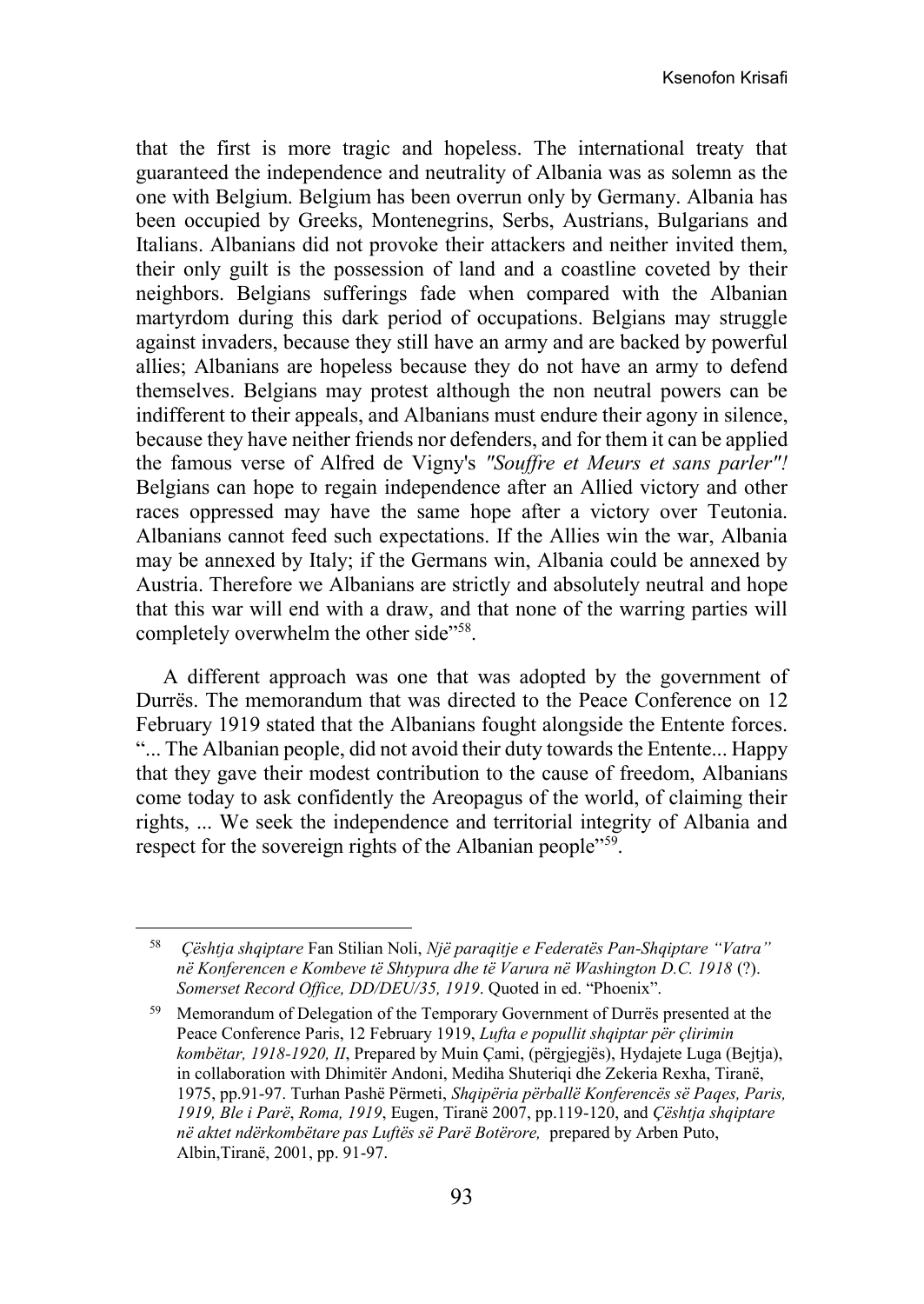The Albanian delegation of the Government of Durrës presented to the secretariat of the Conference the Albanian demands for reaffirmation of their state, recognized by the Conference of Ambassadors in London in 1913 and for guaranteeing the territorial integrity within historical ethnic boundaries<sup>60</sup>. In this context, they urged the Peace Conference to restore Albanian territories that the London Conference had passed unfairly to Montenegro, Serbia and Greece, where about one million Albanians lived $61$ .

The government, at the Congress of Lushnja, in one of its decisions adopted in February 1920, declared that Albania was a neutral country and was neutral during the First World War<sup>62</sup>. The solution to this issue that the Lushnja Assembly gave, answers to the truth and expressed best interests of the Albanian state at that time. Albanians cannot be considered as a belligerent in the First World War, neither *de facto* nor *de jure*. During the war in Albania there was no central government or public authority to make any official act regarding the entrance of Albania into the war. The Great Powers that militarily occupied territories also violated its sovereignty. Participation in the war of some particular individuals on one side or the other does not represent a broad movement of the people in general. Albania did not participate in war with any of the two warring blocs. It cannot be held responsible for violations of its neutrality by others.

In this chaotic situation, very complex, with risks and unexpected events, the Albanians tried to organize themselves and to unite for their homeland. As Robert Larry Wodel rightly says "The main factor that saved Albania from its final partition was the action of Albanians themselves in their country's defense. Finding no support from the peacemakers of Paris, Albanian leaders formed a government in January 1920 and rose up and thrust out of the country all foreign armies $63$  in the point of view of the Great Powers, an independent Albania would be undesirable and should be partitioned between Italy, Yugoslavia and Greece, while maintaining a part of Middle Albania, with nominal independence, under the care of a Great Power"<sup>64</sup>.

<sup>60</sup> Arben Puto, *Historia diplomatike e çështjes shqiptare*, Akademia e shkencave, Albin, Tiranë, 2003, fq.275-277.

<sup>61</sup> Ibid., p. 95-96.

<sup>62</sup> *Lufta e popullit shqiptar për çlirimin kombëtar, 1918-1920, II*, Prepared by Muin Çami, (përgjegjës), Hydajete Luga (Bejtja), in collaboration with Dhimitër Andoni, Mediha Shuteriqi dhe Zekeria Rexha, Tiranë, 1979, p. 58

<sup>63</sup> Robert Larry Wodel *"Problemet e shqiptarëve gjatë Konferencës së Paqes 1919- 1920*".

<sup>64</sup> Ibid.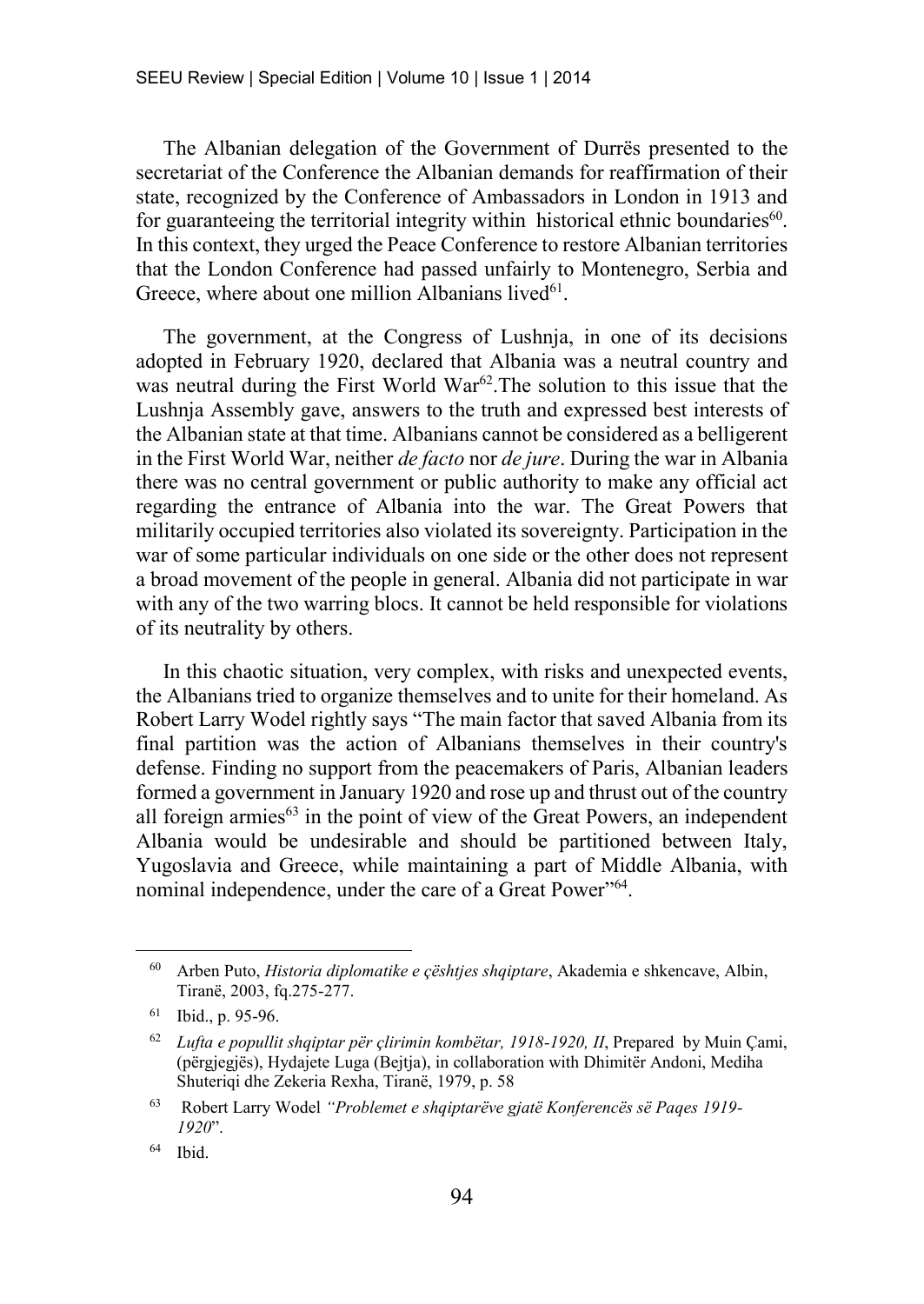The outcome of the Peace Conference would not mean the end of the claiming of territories by neighbors to Albania, nor the end of the false charges of the violation of its neutrality. They were now to be moved to the League of Nations in Geneva. To these charges the Albanian representatives responded with consistent legal arguments. It is worth noting a fierce debate, held at the 25 June 1921 session, where Noli, as Chairman of the Albanian delegation, rejected the legal validity of the secret Treaty of London towards Albania. He said that the treaty, not only was not officially published, but was replaced by the Treaty and Protocol of Rapallo at Tirana, according to which Italy give up Vlora and the right of mandate over Albania. Noli said that Albania had not violated its neutrality during the war. Esat Pasha had been governing Albania and was never known as an ally by the Entente<sup>65</sup>

# **9. The decision of the Conference of Ambassadors in Paris, November 9, 1921**

The Great Powers would not delay in demonstrating within a short period of time that they acted in their narrow interests and not for the benefit of the Albanian people. An episode dated 4 March 1919, occurred in the Commission created by Allied Supreme Council of the Peace Conference in Paris which clearly demonstrates the perspective that the Powers had towards Albania's political future and what their considerations about Albanians were. Discussion centered on territorial claims submitted by the Greek Prime Minister Eleftherios Venizelos, through the Memorandum dated 30 October 1918, where Albanians were treated as people with no right to judge and decide their fate and their future. The British representative Sir Eyre Crowe, talked about the future political status of Albania, which he called "highly sensitive". He cited the *Gjirokastra Proclamation*, published in June 1917 by the Italian<sup>66</sup> command, that "proclaims an Italian Protectorate over Albania". Referring to the projects discussed at the conference, he raised the question: "the question whether is to give Albanians their independence, or just to learn to which nation the land will be transferred, Greece or Italy?" The population, he said, consists of a large majority of Greeks. Is Italy ready to extend its protectorate over this population, a large majority of which consists of

<sup>65</sup> AMPJ,viti 1921, dos.45, p.74. Diskutimi i Fan Nolit në sesionin e 13-të të Lidhjes së Kombeve, 25 qershor 1921.

<sup>66</sup> A. Giannini, op. cit pp. 39-40.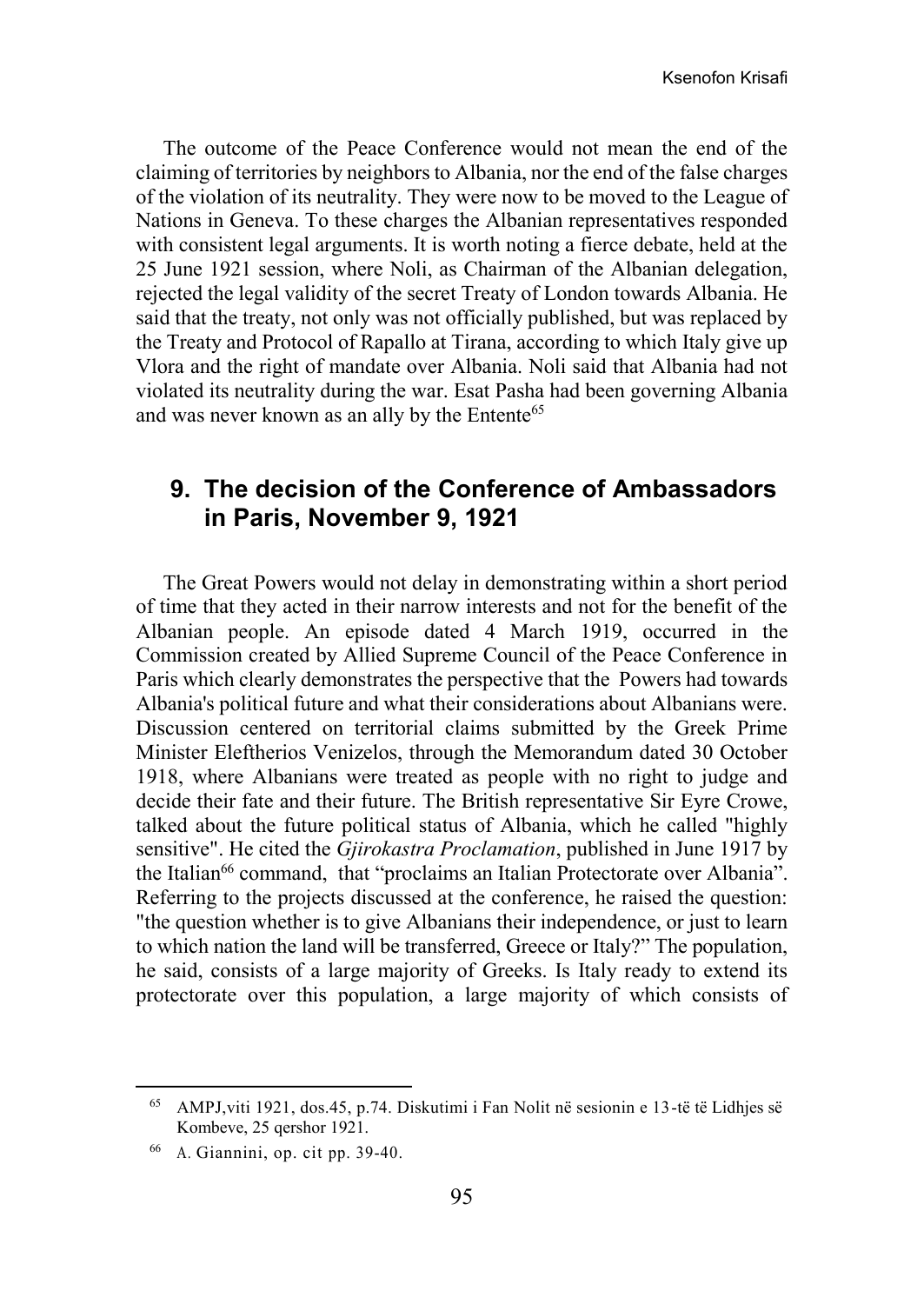Greeks?"<sup>67</sup>. With this he seemed to mean that Italian protectorate could be accepted on the Albanian population, but not on the Greek one. Therefore the solution seems to be the assigning of this province to Greece.

The question obviously expressed ignorance of the truth and of course was an irresponsible attitude in dealing with the fate of peoples who a few years earlier had declared their independence, which was recognized and guaranteed by the Great Powers, one of which was also the state of this delegate. In its essence it meant that they, the Great Powers and their clients, could do whatever they wanted with the Albanians and Albania. The British representative replied to the Italian delegate De Martino, who said it is not absolutely correct that Italy has declared a protectorate. It is true that there was a military proclamation on 3 June 1917, in which the military authority used the word "protection". But it was rectified in a speech that the minister of foreign affairs held in the Chamber, a few days later, where he clarified the view of the Italian government. The proclamation, he continued, is regarded as a momentary act of military authority in circumstances of war, which cannot engage the Italian government after the war. However, he did not fail to make clear the intention of Italy towards Albania, which he identified as another power that cares about Albania "just regarding foreign relations", in the new circumstances and in a new area. He used as evidence the Treaty of London of 1915, which charged Italy to represent Albania in foreign relations<sup>68</sup>, given the international mandate as a form of legal-international agreement which was developed by the Conference of Peace and was included in the Statute of the League of Nations, which was an integral part of the Treaty of peace. The idea of "care" of Italy over Albania, pointed to by the Italian representative Martino, meant precisely its mandate over it. Although he said that "the Italian Government does not require a protectorate over Albania", he referred instead to the idea of "care", which would have as a formal order to cover the League of Nations. U.S. Representative Day in the debate spoke "to establish a protectorate over Albania or, more correctly, the League of Nations", showing a preference for a type of international assistance under the control of the League of Nations. The use of term "protectorate" instead of "mandate", indicated that the project was not yet clear. The British representative, Crowe, said that the League of Nations would exercise its authority through a mandatory power, and if it did this mandatory force would be Italy, which would be very much like the protectorate. U.S. Representative Day, disagreed and said that "to give to a state of League of Nations a mandate

<sup>67</sup> *Commission chargé d'étudier les questions territoriales intéeressant la Grèce*, Parigi, 4 marzo 1919, ASE,CPA, 357.

<sup>68</sup> Ibid.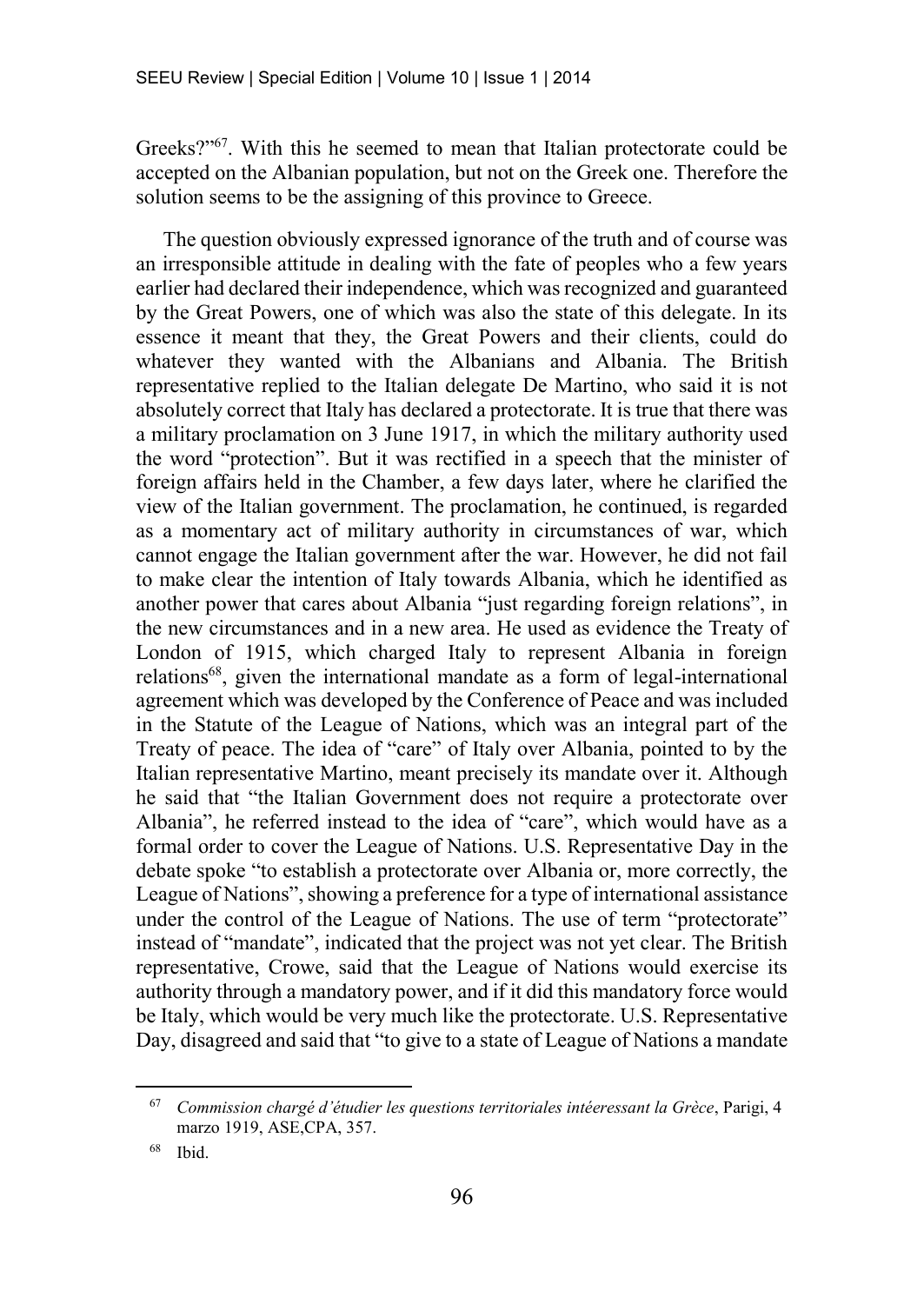is not the same as a territory to be given as a full state with sovereignty". Day did not agree that any form of care that the Albanian state would have after the war, could be used as an argument in favor of the Greek demands.

The Italian Martino, in defense of his government's stance, openly stated that "We have always fought for the independence of Albania . We have always wanted to prevent Austria-Hungary from laying hands on Albania, this is one of the most important differences that we have in this country. Experience has unfortunately shown that the Albanian nation, which despite its image as clear and pure, founded in centuries of history, has no perfect cohesion, and it is likely that it will not be able to resist its neighbors' ambitions, Montenegro, Serbia and Greece. For this reason we think that the Albanian nation needs the support of a power, only in its relations with the outside. This defensive Italian mission for Albania in its relations with the outside is needed, because the Albanian issue is for us an "Adriatic issue of vital interest"<sup>69</sup>.

The Great Powers and the neighbors might try again to shred Albanian territories, but this time the Conference of Ambassadors in Paris, acted as an organ of the Peace Conference on the implementation of its decisions. It moved the political debate forward about the future of Albania and the confirmation of its legal status internationally. For a range of circumstances, they did not take into account the claims of Athens and Belgrade, for the rectification of borders in the South and the North. Nor did they accept the request for recognition of the "free state of Mirdita, protected and represented in foreign relations" by the Belgrade Government. It also spoke against the enforcement of the promise that was made in terms of Italy's annexation of Vlora and the surrounding hinterland and for putting Albania under its mandate, as defined in the Secret Treaty of London. On 9 November 1921 the Conference adopted the decision that reconfirms the recognition of Albania as an independent and sovereign state. But, under the reasoning that any "violation of Albania's independence could pose a strategic threat to the security of Italy"<sup>70</sup>it accepted the persistent request of Rome and recognized its special interest to preserve Albania's independence. In pursuance of this status it entrusted the border protection through a right of direct intervention whenever Italy would judge its interests were threatened. Although officially

<sup>69</sup> Ibid.

*Idea Nazionale*, nationalist press in Italy wrote at that time that Albania was not able to defend its territorial integrity, which does not guarantee that the withdrawal of Italy there will be an opportunity to advance to the next place a foreign power. *The New York Times*, on the 4 july 1920, republished from Albert Gjoka at the *Gazeta Albania*, on the 15 Agust 2008.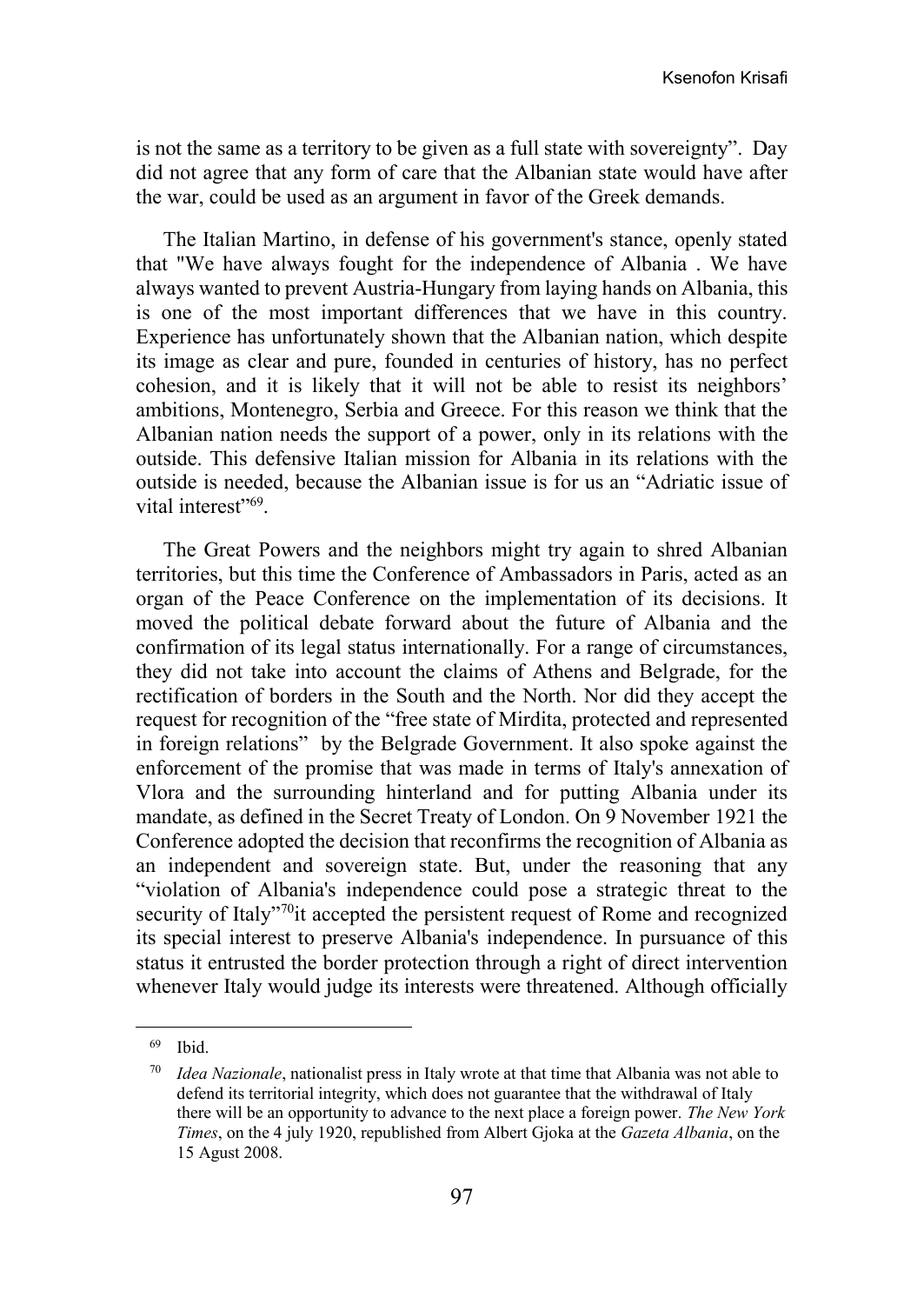they reaffirmed its independence, they gave Italy almost the rights of a protectorate by thus deleting a part of its independent status and violating the position of neutrality of the state. The attitude of the Paris Conference on this issue has been commented upon as being influenced by the spirit of the secrecy of the Treaty of London, even by the Italian military proclamation made by the General Jacinto Ferrero in Gjirokastra, on 3 June 1917, as a concession that the ambassadors made to Italy and its insistent demands<sup>71</sup>. It was this decision that was used in an abusive way by Italy to prepare gradually in all directions the ground for the Fascist aggression of 7 April 1939.

The meaning and the content of the decision of 9 November made by the Conference of Ambassadors, was contested by Lord Hardinge of Penshurst, Count Bonin - Longar and Viscont Ishii, representatives of two of the parties. Before signing the decision of 9 November 1921 regarding the borders, they noted that the first paragraph of the preamble was not quite in conformity with the text of the decision, because although it reaffirms, in principle and in its entirety, the route taken in 1913, it includes many local corrections, among which some are a very important stretch. So it is not correct to say, without reservation, that the track was reaffirmed in 1913. Count Bonin-Langare stated that before signing the decision on Albania he felt a duty, on behalf of the government of the British Empire, to call the attention of representatives of the governments of the signatory powers that he felt sorry but that he could not accept that in the first paragraph after the words "is needed to re-affirm" (the track of 1913) should be added the phrase "in principle"<sup>72</sup> .

With the decision of 9 November 1921, the Conference of Ambassadors in Paris, ended in formal and legal terms the permanent neutrality status of Albania. This act and others of an international legal character approved for Albania in Versailles, in the end, and after the First World War did not mention neutrality or the Capitulations regime. Neutrality as an essential element of Albania's status accorded by the Great Powers in London in 1913 had practically ceased with the onset of the First World War, when Albania became a *place d'armes*<sup>73</sup> *.* 

<sup>71</sup> *Il protettorato italiano sull'Albania*, at *Prassi italiana di diritto internazionale*, Istituto di Studi Giuridici Internazionali, Consiglio Nazionale delle Ricerche, Parte VI - Unioni e istituzioni internazionali, Cap. III - *Società delle Nazioni e altre organizzazioni internazionali B - Ammissione di Stati alle organizzazioni internazionali*, without a date and place of publication.

<sup>72</sup> *Affaire du Monastère de Saint Naoum*, Leyde 1924, p.363, AQSH, v.1921, D.44, p. 357

<sup>73</sup> Signature and entry into force of the Secret Treaty of London, which consequently brought a direct declaration of war by Italy against Austria-Hungary, in May 1915, involved the country. Its territory was invaded by the armies of almost all belligerent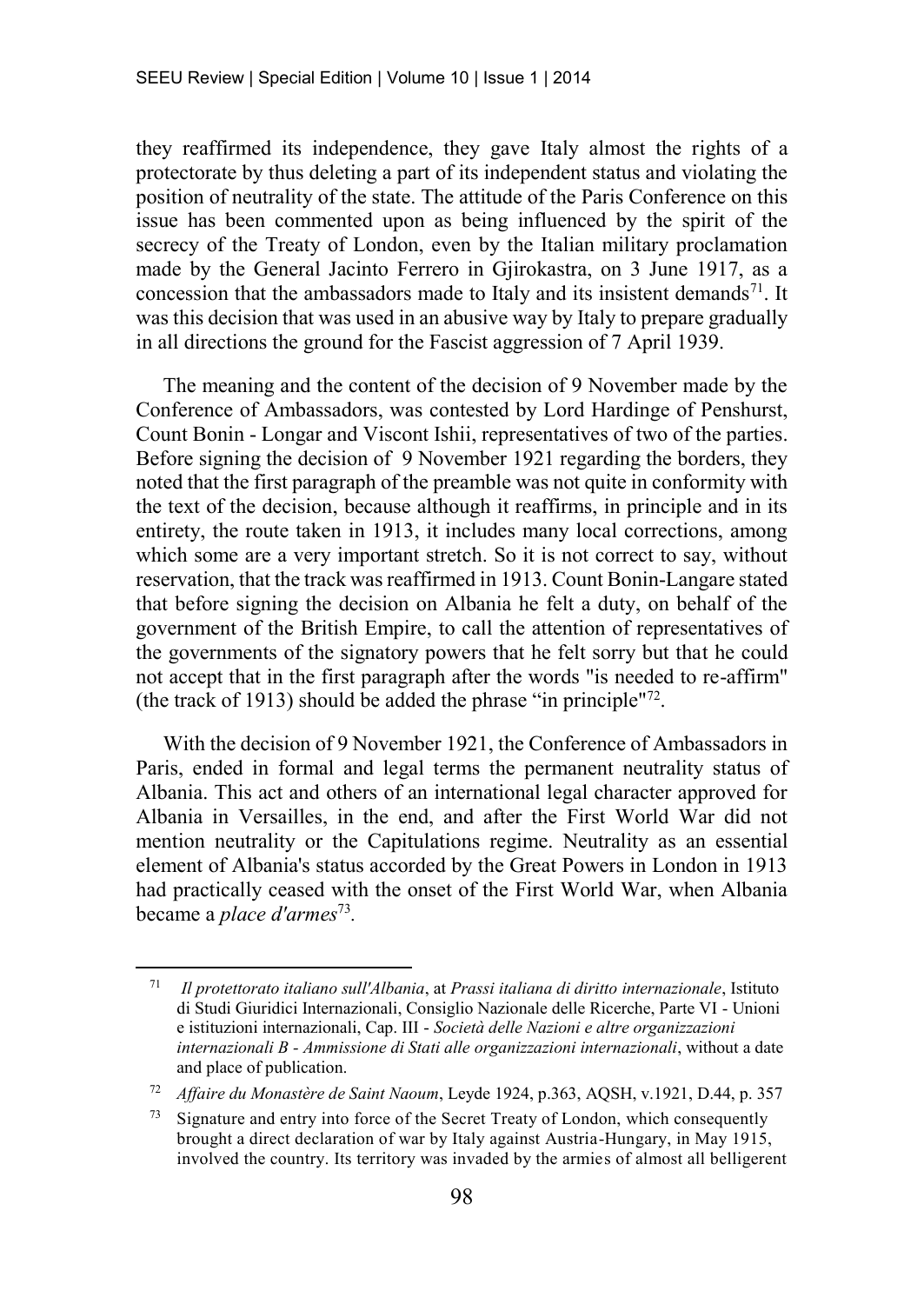With regard to the neutrality of Albania, in the events that followed World War II and the Nazi invasion, there is an interesting development that deserves to be noted. It happened nearly 23 years later, precisely at the time of its occupation. German Nazis in Tirana called a virtual National Assembly under the Chairmanship of former President Lef Nosi, whose works lasted from 16 to 25 October 1943. They created a regency which included representatives from four of the country's main religious communities. The Kosovar Rexhep Mitrovica became prime minister of Albania with Xhafer Deva as minister of internal affairs and Vehbi Frashëri as deputy of foreign affairs. The so-called National Constitutional Assembly was declared to be the legislative body and it took several decisions, including invalidating all laws and constitutional documents issued after 9 April 1939, cancelling the Albanian crown of the Italian king Victor Emmanuel III, restoring the royal constitution in force in Albania in 1928 etc.<sup>74</sup> But what interests us is the proclamation again of the neutrality of Albania, a demagogic and fictional gesture, because the country was occupied by the armies of the German Wehrmacht, a situation quite incompatible with the status of neutrality.

states. In June, Albania's North and East were trampled by Serbian and Montenegrin forces, then the Austro-Hungarian armies and later the Bulgarian armies.

<sup>74</sup> *Historia e popullit shqiptar, IV, Shqiptarët gjatë Luftës së Dytë Botërore dhe pas saj, 1939-1990*, Botimet Toena, Tiranë 2008, pp. 83-88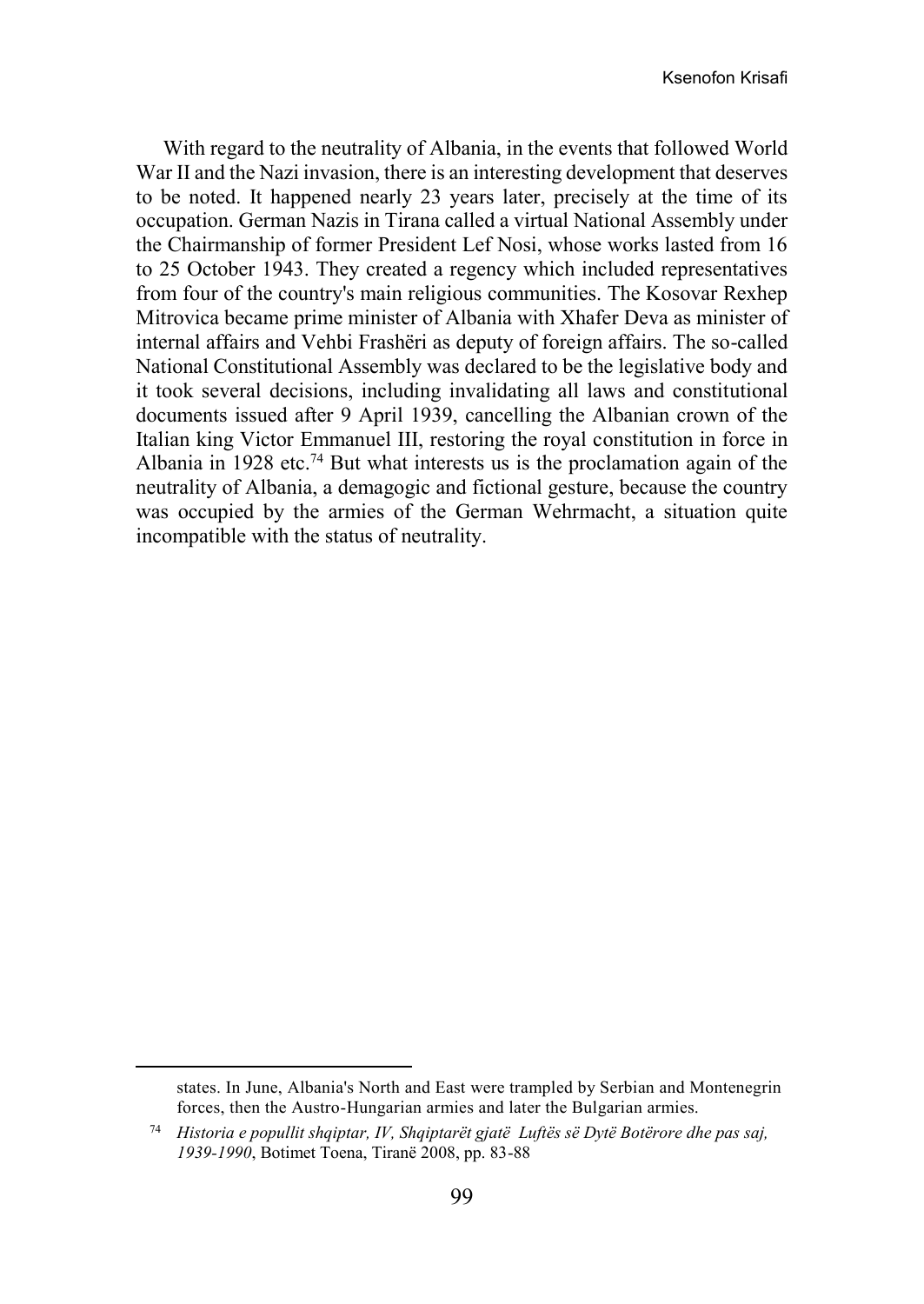## **10. The importance of the status of Albania**

The issue we are talking about had a special importance for Albania. The governments of neighboring countries, and especially Greece and Serbia, at the Peace Conference, at the League of Nations and at the Conference of Ambassadors came out with the thesis that the independence and neutrality of Albania were forfeit by acts of violation perpetrated by the Greeks and Serbs themselves during the First World War. By pointing out this issue they wanted to re-discuss all Albanian problems with the hope that the time had come to realize their annexation goals unmet in 1913.

The Greek representative at the League of Nations in 1921 insisted that it was Albania which violated its neutrality when Esat Toptani's forces stood beside the Entente in  $1914^{75}$ . These claims were dismissed with convincing arguments with logic of a legal-international character, by the Albanian delegation in the League of Nations. In the session of 25 June 1921, at the Council of the League of Nations, which was mentioned above, Noli said: "If Esat was truly the president of Albania and he joined the Entente, then Albania should be considered as an ally. Consequently it seems quite impossible that a Peace Conference means not to protect an ally. The thesis that protects the Albanian government is that Albania was neutral during the war"<sup>76</sup>

Albania's point of view prevailed at the League of Nations. After that and after the adoption of the decision of the Conference of Ambassadors in Paris, on 9 November 1921, the issue of the legal status of Albania was considered resolved. It was already known and accepted as an independent state, subject to full rights of international law, a member of the League of Nations and a number of other international organizations, which did not leave any space for equivocation or abusive interpretations by others.

<sup>75</sup> A.Simonard, *Essai sur l'independnce albanaise*, Paris, 1942, p.377.

<sup>76</sup> *SdN, Journal Officiel, Septembre 1921*, pp. 726-729.